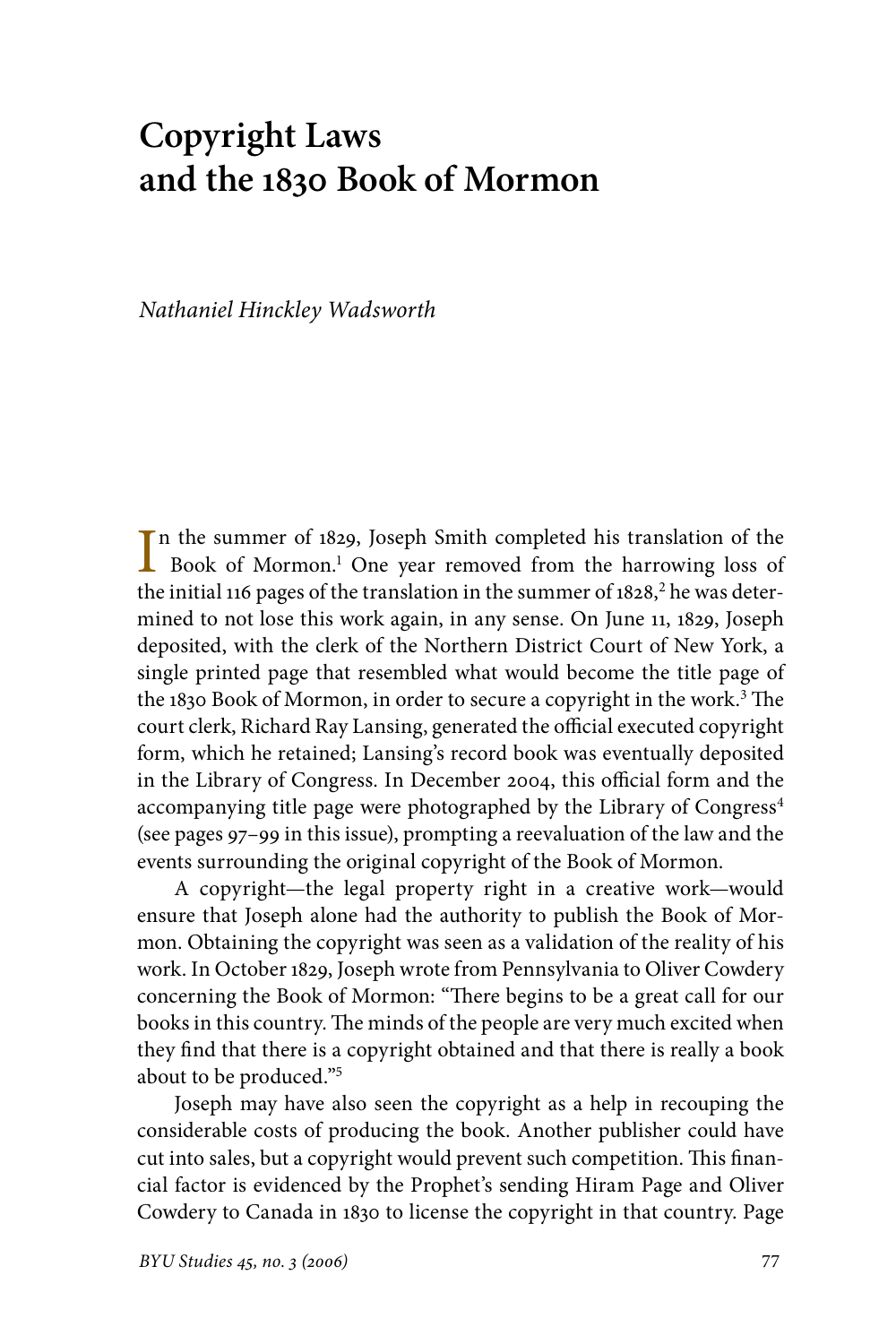# **Nathaniel Hinckley Wadsworth**

As a student, Nathaniel Wadsworth worked for several years on the Joseph Smith Papers project and performed legal and historical research for other projects related to LDS Church history. This paper began as directed research credit and continued as a class project for John W. Welch at the J. Reuben Clark Law School.



Wadsworth's devoted interest in

Church history began upon his return from service as a missionary when his father gave him the *Autobiography of Parley P. Pratt*. "Since reading that book," Wadsworth says, "I have had an insatiable desire to learn more about the people and events of the Restoration. I am glad to be able to make even a minor contribution to the study of Joseph Smith and his work."

later said that Joseph saw this as an opportunity to raise a substantial amount of money, although the endeavor was ultimately unsuccessful.<sup>6</sup>

Whatever the specific reasons for Joseph's seeking a copyright in the Book of Mormon, he genuinely wanted to acquire that legal protection. Therefore, he made diligent efforts to do what the law required in order to secure that right.

Most historians have treated Joseph's June 11 filing as the sole event necessary to vest in him all legal rights to the Book of Mormon.7 Joseph's efforts to secure the copyright seem to have paid off in early 1830, when he successfully defended his rights against Abner Cole, an opportunistic editor who pirated selections from the Book of Mormon and printed them in his newspaper.<sup>8</sup> It is logical to assume that Joseph was successful because he had filed for the copyright several months prior to the altercation with Cole. But his efforts to secure a federal copyright are probably not why Joseph succeeded against Cole. Indeed, the young prophet probably did not meet all five of the federal law's requirements for a valid copyright. Joseph's legal victory over Cole was more likely premised on common law rights that Joseph held in the *unpublished* manuscript simply by virtue of having created the work.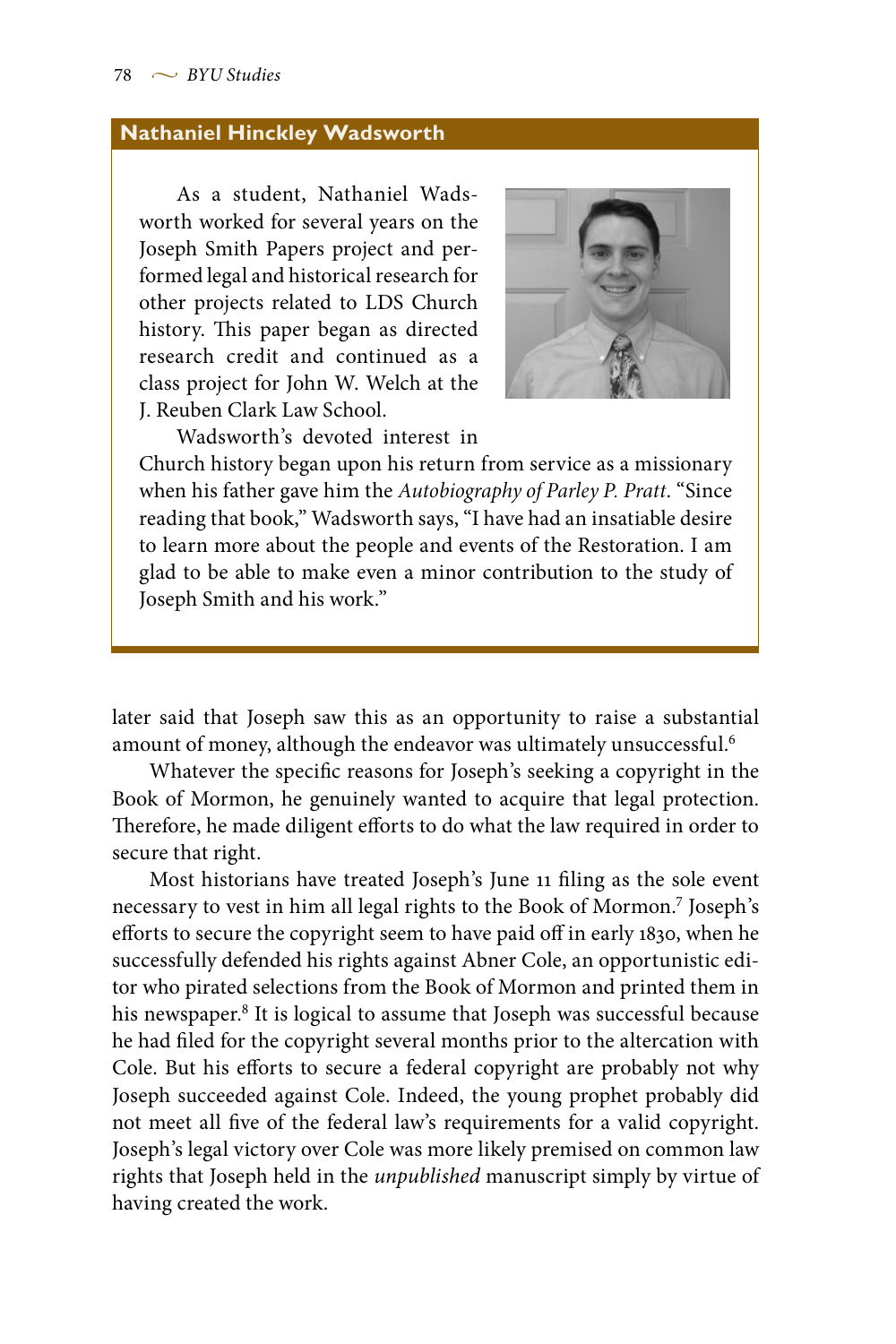### **Copyright Laws in Nineteenth-Century America**

Before turning to Joseph Smith's clash with Abner Cole, one needs a general understanding of the copyright laws in the United States in the early nineteenth century. That understanding requires one to know the difference between statutory law and common law.

*Statutory law* is defined as "the body of law derived from statutes rather than from constitutions or judicial decisions."9 It consists of all the written laws created by the legislative bodies of governments. *Common law* is "the body of law derived from judicial decisions, rather than from statutes or constitutions."<sup>10</sup> Historically, common law was considered inarticulate until put into words by a judge. Where statutory law did not answer the question in a particular case, a judge might turn to common law and would decide the issue "in accordance with morality and custom," and later judges would regard this decision as precedent.<sup>11</sup> In 1829, both statutory law and common law provided copyright protections to an author's work: statutory law applied to both published and unpublished works, and common law applied only to unpublished works.

As with most areas of American law, the antecedents of these copyright laws can be traced back to England. The first copyright act, passed in England in 1709, was the Statute of Anne. Prior to the Statute of Anne, the Stationers' Company, a guild of printers, held perpetual copyrights in the works it published.<sup>12</sup> The new act reversed that and vested the copyright in the authors of the works. But rather than preserve the perpetual nature of copyrights, the Statute of Anne granted authors the sole right to print and sell their works, subject to certain conditions, for a period of only fourteen years.13 Many authors and publishers took the position that this statute was merely an appendage to a common law right that gave authors lifetime ownership in their creative works. In 1774, however, the House of Lords ruled against this argument in the case *Donaldson v.*  Beckett, declaring that no common law right of copyright existed.<sup>14</sup> The statute alone granted authors rights in their works. A similar statutory scheme was later adopted in America.

In 1783, the Continental Congress, lacking the authority to make a federal copyright law, recommended that each state establish its own copyright law. Following the pattern set forth in the Statute of Anne, the Congress recommended that authors be given rights to their works for at least fourteen years.<sup>15</sup> Most states complied with the request of Congress, including New York in 1786.<sup>16</sup> Trouble soon arose, however, because copyright protection in one state could not guarantee an author's protection in another state. Moreover, inconsistencies from one state to another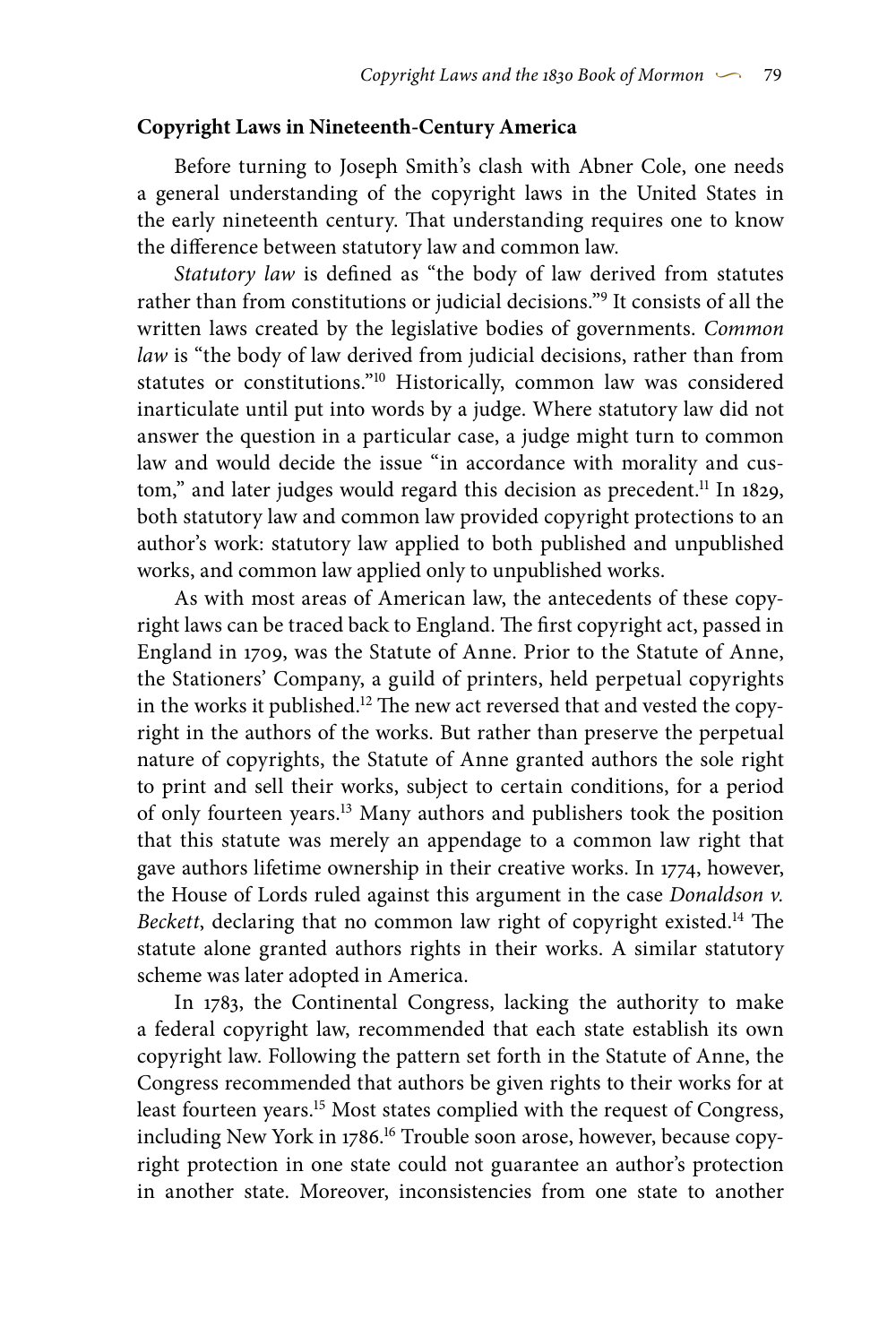demonstrated that the states could not "separately make effectual provision for [copyrights]."17 Solving this problem was important enough that copyright law was covered in the United States Constitution, ratified in 1789.

Under the Constitution, the states ceded to the federal government the power "to promote the Progress of Science and useful Arts, by securing for limited Times to Authors and Inventors the exclusive Right to their respective Writings and Discoveries."18 Under this authority, Congress enacted the first federal copyright statute in 1790.<sup>19</sup> The Copyright Act of 1790 granted to "the author and authors of any map, chart, book or books . . . the sole right and liberty of printing, reprinting, publishing and vending such map, chart, book or books, for the . . . term of fourteen years from the time of recording the title thereof in the [district court] clerk's office."<sup>20</sup> The copyright was renewable for an additional fourteen years, provided the author met certain conditions. The disparate state copyright statutes were preempted as the federal government exercised full authority to create statutory copyright law.<sup>21</sup>

The protections afforded by this federal statute went further than some state protections.<sup>22</sup> Under the new law, after an author or proprietor (a person who had acquired the rights from the author) had secured the copyright to a book, any other person who printed or published the work without consent of the author or proprietor, or who knowingly sold unauthorized copies, was required to forfeit all such copies to the author or proprietor.<sup>23</sup> The offender was also required to "pay the sum of fifty cents for every sheet which shall be found in his or their possession," with one half of the payment going to the copyright holder and the other to the federal government.<sup>24</sup> If an author failed to do all that was necessary to secure a copyright in a book, he or she could still print and sell it, but the statute would not preclude others from likewise printing and selling the book.

Some lawyers argued that this federal statute functioned concurrently with the common law in protecting an author's rights in his or her creative works. But, as had occurred earlier in England, the United States Supreme Court eventually rejected that argument in 1834 in the case *Wheaton v. Peters*, holding that no common law copyright existed in *published* works.25 But at the same time the Supreme Court accepted the commonly held position that common law copyright protection existed for as yet *unpublished* works:

That an author, at common law, has a property in his manuscript, and may obtain redress against any one who deprives him of it, or by improperly obtaining a copy endeavors to realise a profit by its publication, cannot be doubted; but this is a very different right from that which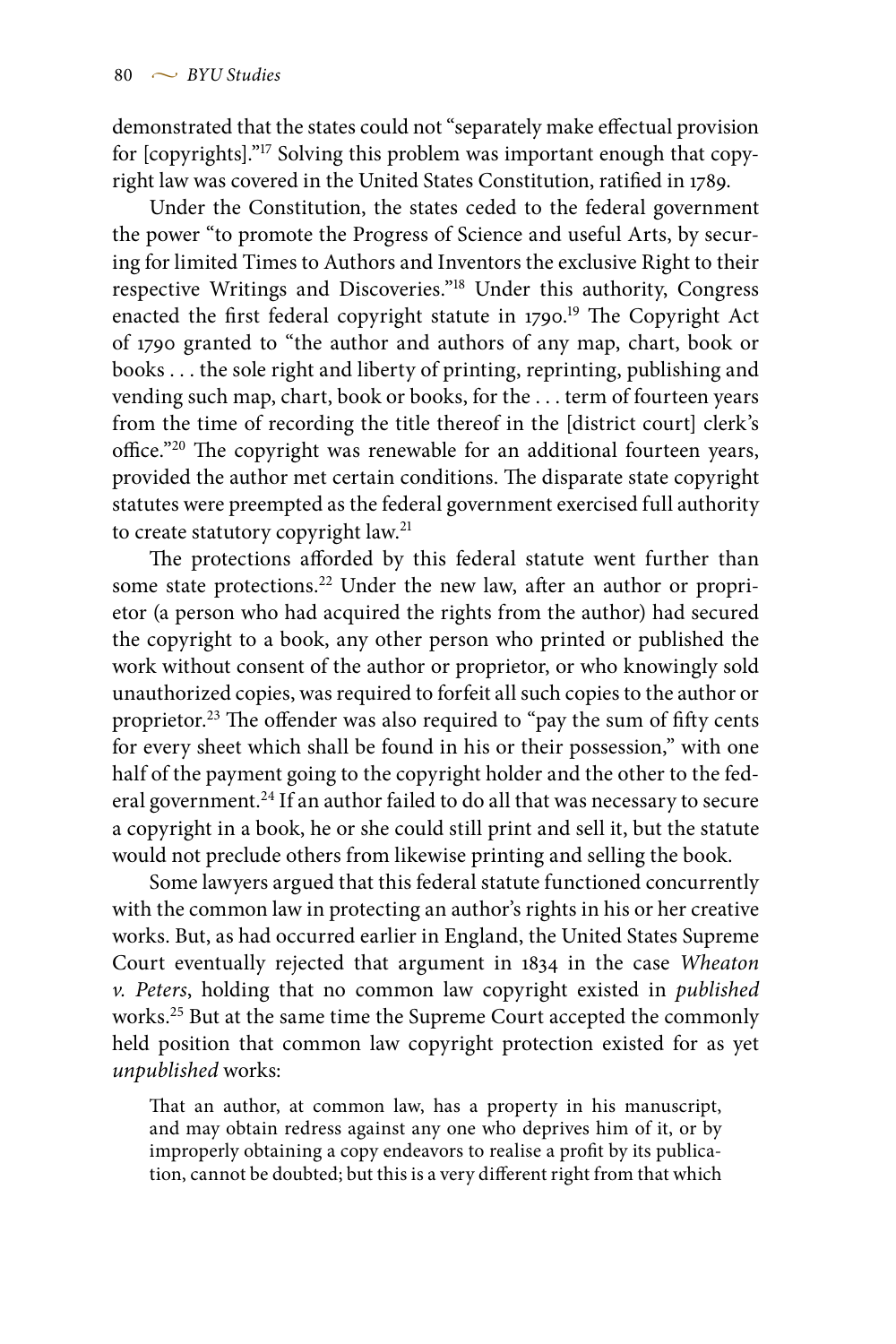asserts a perpetual and exclusive property in the future publication of the work, after the author shall have published it to the world.<sup>26</sup>

Thus, in affirming an author's property interest in his unpublished manuscript, the *Wheaton* decision established a principle of copyright law under the common law, according to which Joseph Smith could have successfully asserted copyright protection regarding the Book of Mormon before, but not after, the book's publication. At that point, he would have to rely on compliance with the federal statute.

## **Obtaining a Federal Statutory Copyright**

In order to secure the copyright granted by the federal statute, Joseph Smith would have to meet all the law's requirements. The 1790 copyright law, as amended in 1802, granted an author the copyright in a work, commencing at the time the title was filed in the clerk's office, but more than that initial step was required. No person was "entitled to the benefit of this act" unless that person satisfied the following five requirements:<sup>27</sup>

- 1. Give notice to the clerk: "Deposit a printed copy of the title of such map, chart, book or books, in the clerk's office of the district court where the author or proprietor shall reside."<sup>28</sup>
- 2. Pay the clerk: "Sixty cents" for the clerk's preparing of the copyright certificate and "sixty cents for every copy under seal actually given to such author or proprietor."29
- 3. Give full notice in the book: "Give information by causing the copy of the record [the clerk's certificate] . . . to be inserted at full length in the title-page or in the page immediately following the title of every such book or books."30
- 4. Give notice to the public: "Within two months from the date [of the certificate], cause a copy of the said record to be published in one or more of the newspapers printed in the United States for the space of four weeks."31
- 5. Provide a public copy of the book: "Within six months after the publishing [of the book], deliver, or cause to be delivered to the Secretary of State a copy of the same, to be preserved in his office."32

## **Evidence Relevant to Joseph Smith's Compliance with the Statutory Requirements**

Joseph Smith clearly satisfied the first and third requirements, and presumably the second, but, as explained below, he may well have fallen short regarding the fourth and fifth requirements.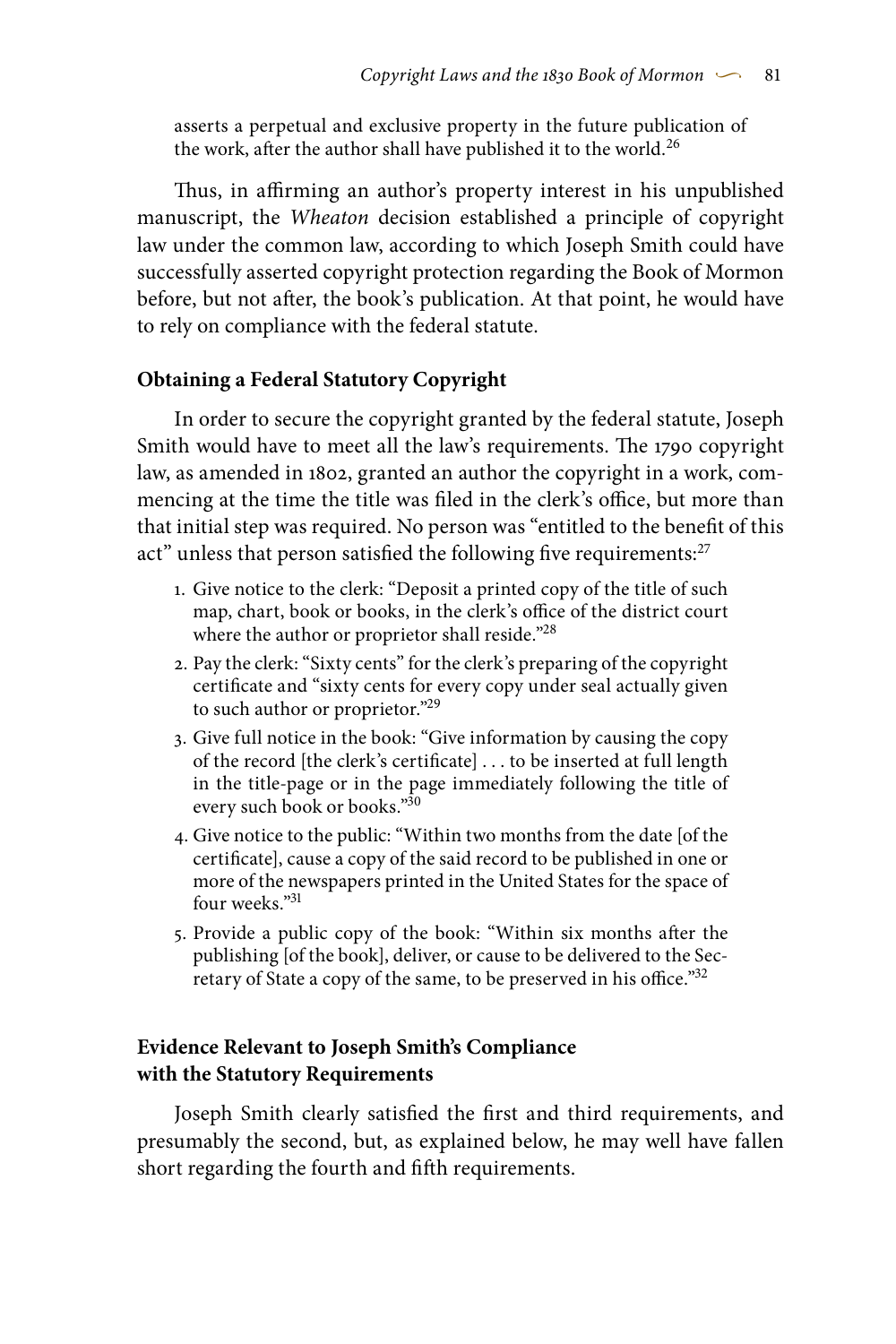**Requirement 1.** Richard Ray Lansing, clerk of the United States District Court for the Northern District of New York, processed Joseph's filing for the Book of Mormon copyright in June 1829. He gave to Joseph a signed office copy of the copyright application, which has been held for many years in the Church Archives in Salt Lake City and published on occasion.33 As noted above, the official court-executed copy of the copyright form and the accompanying "title" page were recently located in the Library of Congress.34 Requirement 1 was fully met.

It would be interesting to know more about how and where the filing with Lansing was accomplished. Joseph Smith's history simply states that "our translation drawing to a close, we went to Palmyra, Wayne county, New York, secured the copyright, and agreed with Mr. Egbert B. Grandin to print five thousand copies for the sum of three thousand dollars."35 This statement does not necessarily mean that the copyright form was filed in Palmyra, and such a scenario is unlikely. Federal law required the applicant to file in the clerk's office of the federal district court where he resided. Both Manchester-Palmyra, where the Joseph Smith Sr. family lived, and Fayette, where Joseph took up residence at the Peter Whitmer home a week before June 11, 1829, belonged to the Northern District of New York, with the court clerk's office located in Utica. Normally, then, such copyright applications would have been made in Utica.

Still, a filing in or near Palmyra is not out of the question: The district court may have been holding a term or function of court in or around Palmyra in June of 1829, enabling Joseph to file the title page close to home.36 In 1830, the district court for the Northern District of New York was required to hold three terms of court: twice in Albany, on the third Tuesday of January<sup>37</sup> and second Tuesday of May<sup>38</sup>; and once in Utica, on the last Tuesday of August.<sup>39</sup> Additionally, the district judge was authorized "to appoint and hold a court or courts at any other time or place . . . within and for the said northern district, as the business therein may require."40 Because Congress had earlier required terms of court to be held at Canandaigua,<sup>41</sup> just fifteen miles from Palmyra, it is conceivable a term of court was being held there in June 1829 under the district judge's discretion. The clerk of the court, appointed by the district judge, was to attend the various terms of court "and do all the duties of said office of clerk, which may accrue at or from the sessions of the court at said places, both in and out of court."42

Had Lansing been in or near Palmyra in June of 1829, Joseph could have gone to him to file for copyright of the Book of Mormon. But little concrete evidence is available to support this theory. Issues of the *Wayne Sentinel*, a Palmyra newspaper, for May and June 1829, while reporting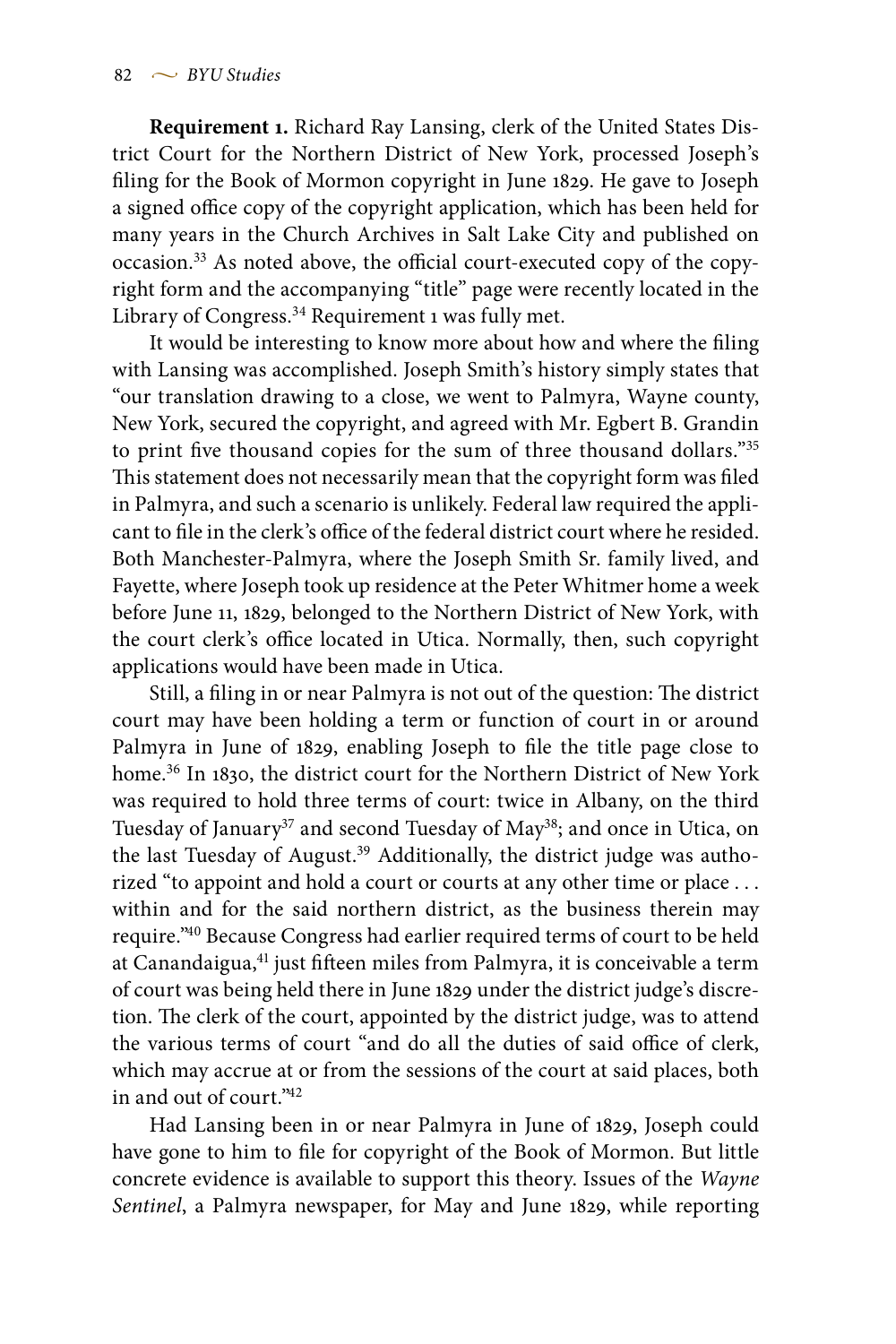proceedings of local courts in Palmyra and Canandaigua, contain no mention of a term of the federal district court. Furthermore, the printed certificate signed by Lansing states that the title of the Book of Mormon was deposited for copyright purposes "in this Office," presumably in Utica. Although these words were preprinted on the form, no notation indicates that the filing took place elsewhere. The evidence, while not conclusive, suggests that Lansing received the title page of the Book of Mormon in Utica. Also unknown is how the title page was delivered to Richard Lansing. Church historian Larry C. Porter writes, "It is not certain whether Joseph Smith simply submitted his title entry by mail to Lansing at Utica, New York, or whether it was delivered by hand."43

Joseph may have made the trip to Utica, about one hundred miles each way from Fayette, but with so many other concerns and activities in Palmyra and Fayette at this time, such a trip seems difficult, if not unlikely.<sup>44</sup> It would have taken the better part of a week to make the round trip journey. Another person may have gone in Joseph's behalf, carrying the signed forms. In a letter to Hyrum Smith from St. Lawrence County, New York, dated June 17, 1829, Jesse Smith, Hyrum's uncle, refers to a visitor he received, a "fool" who "believes all [about the golden plates] to be a fact."45 Richard Lloyd Anderson suggests that the man referred to in Jesse's letter was Martin Harris, who, on his way to St. Lawrence County, could have stopped in Utica to deposit the title page of the Book of Mormon in the district court.46

Regardless of where or by whom the form was submitted, Lansing signed the copyright certificate, which identified Joseph Smith as "author and proprietor" of the work, and the first step to securing the copyright was complete. Although Joseph did not "author" the Book of Mormon, he identified himself as the book's author to comply with the wording of the federal statute, which made copyrights available to authors or proprietors of books and other works.<sup>47</sup> In calling himself the "author and proprietor," Joseph adopted the language used in the statute. Furthermore, as John W. Welch has pointed out, "A *translator* was qualified, for copyright purposes, as the author of a book he had translated."48

**Requirement 2.** Together with this filing, Joseph must have paid the requisite fee, or he would not have received the certificate in return. The fees probably totaled \$1.20: sixty cents for recording the official copy and another sixty cents for giving a copy of the certificate to Joseph.<sup>49</sup>

**Requirement 3.** Joseph also met the third requirement by having the full wording of the certificate received from Lansing printed on the back of the title page of the 1830 edition of the Book of Mormon.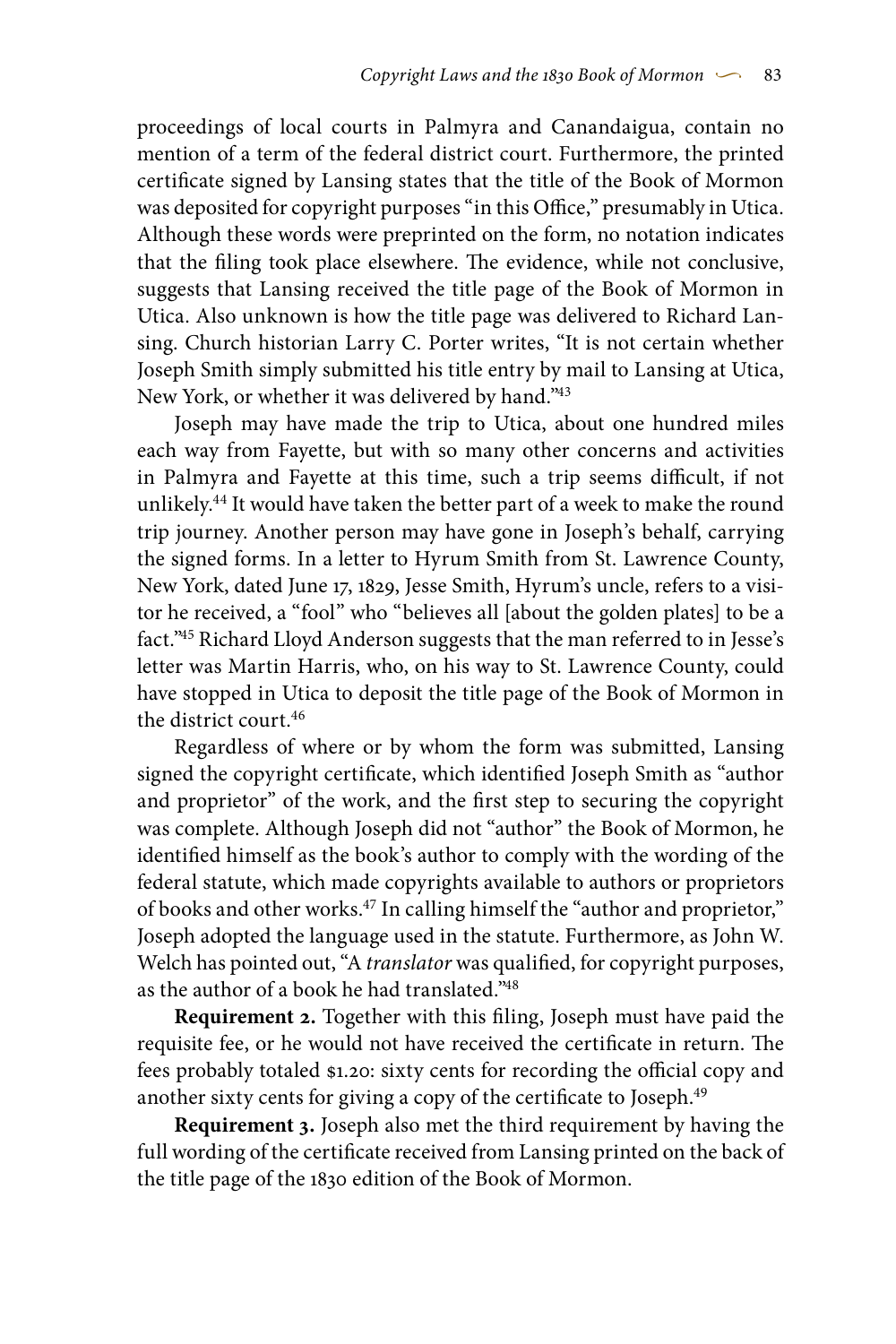**Requirement 4.** Less certain is whether Joseph completely satisfied the statutory requirement of publishing the court's certificate in a local newspaper for four weeks within the two months after filing the book's title. On June 26, 1829, Egbert B. Grandin, with whom Joseph later contracted to print the Book of Mormon, published the text of the book's title page in his Palmyra newspaper, the *Wayne Sentinel*. This text was again published in August by two other local papers: in the *Palmyra Freeman*, on August 11, and in the *Niagara Courier*, on August 27*.* The articles in the *Freeman* and the *Courier* spoke derogatorily of the "Golden Bible," and probably copied the title page from the *Wayne Sentinel*.

Joseph Smith attempted to follow the law by having Grandin publish the text of the title page, but the law required the publication of the entire copyright certificate. Furthermore, the title page did not appear in a newspaper "for four weeks" before August 11, the date by which the publishing requirement was to be met.

On March 26, 1830, Grandin again published the title page of the Book of Mormon in the *Wayne Sentinel* and announced that the book was available for purchase. This was followed by publication of the book's title page in the *Wayne Sentinel* on April 2, 9, and 16, and May 7. These consecutive notices may have been a second attempt on the part of Grandin and Joseph Smith to satisfy the legal requirements for copyright. Richard Lloyd Anderson notes that Joseph and his associates "may have thought they were complying with the intent of the law by printing just what they had originally submitted to the clerk of the court—the title page."50 While the notices in Grandin's newspaper could have merely been advertisements for the sale of the book, the fact that there were four of them in consecutive weeks, as required by the statute, might indicate otherwise. Still, these notices, coming almost a full year following Joseph's original filing with R. R. Lansing would not appear to satisfy the law's two-month requirement.

**Requirement 5.** Given the evidences of Joseph's efforts to comply with the foregoing statutory requirements, it is quite possible that he or Grandin sent a copy of the published Book of Mormon to the U.S. Secretary of State, who at the time was Martin Van Buren. However, no record has survived indicating that a copy was submitted to Van Buren, as required, within six months of the book's publication, which was in March 1830.<sup>51</sup>

Based on all available evidence, Joseph Smith did not satisfy the federal law requirements to secure a copyright in the Book of Mormon. But he was not alone in his shortcomings. An extensive examination of several New York and Pennsylvania newspapers printed in the 1820s revealed very few occasions on which an author published the full copyright certificate from any federal district court.<sup>52</sup> At the same time, advertisements for the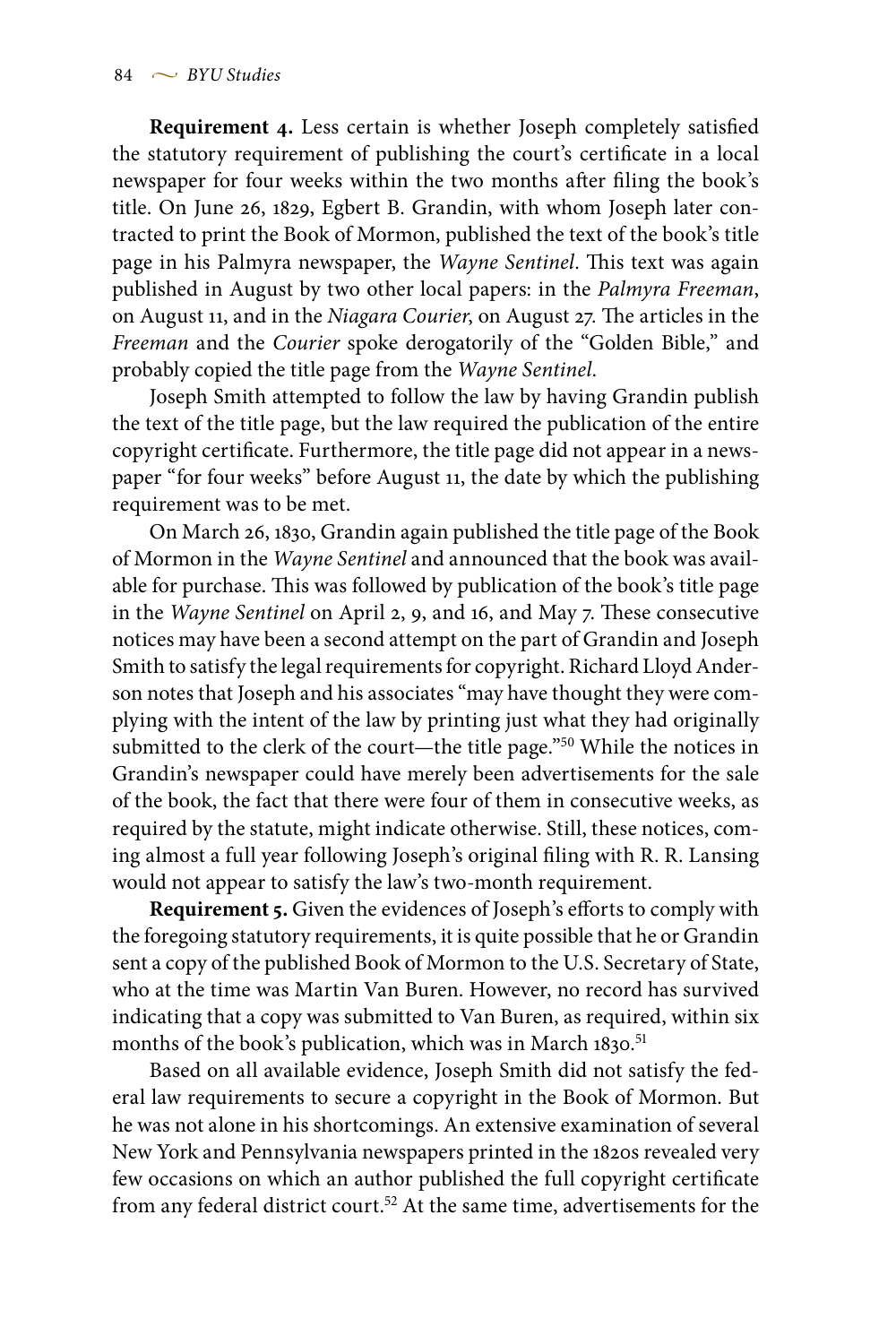sale of newly published books are numerous. Moreover, several books published in the early nineteenth century claimed to be copyrighted but did not include a copy of the court's certificate printed in the book.<sup>53</sup> Though some authors no doubt complied with every aspect of the federal copyright statute, it may still be true that Joseph Smith did more than most.

# **Legal Consequences of Failing to Meet All of the Statute's Requirements**

In light of these shortcomings, one wonders: would these defects have compromised Joseph's full copyright protection of the Book of Mormon? Court opinions from the time indicate that Joseph's actions would have been insufficient to uphold in court any statutory copyright protection, despite his good-faith efforts and partial compliance.

In 1808, a Connecticut state court ruled that the provisions of the federal copyright law requiring the publication of the copyright notice in a newspaper and the delivery of a copy of the work to the secretary of state were "merely directory, and constitute no part of the essential requisites for securing the copyright."54 The state court explained:

The publication in the newspaper is intended as legal notice of the rights secured to the author, but cannot be necessary, where actual notice is brought home to the party. . . . The copy to be delivered to the secretary of state, appears to be designed for public purposes, and has no connection with the copyright.<sup>55</sup>

While this opinion seems favorable to Joseph Smith's case, the facts of the 1808 case involved a claim to a copyright secured before the 1802 federal amendment. Under the prior 1790 federal law alone, the court found essentially that an author only had to file for copyright in the district court.

Sixteen years later, in 1824, Judge Bushrod Washington of the United States Supreme Court, sitting on the Circuit Court in the Eastern District of Pennsylvania, ruled that an author must comply strictly with all the provisions of the copyright act in order to receive its benefits.<sup>56</sup> Like the Connecticut judge, the federal judge stated that if it were not for the 1802 amendment, "I should be of opinion that [securing the copyright] would be complete, provided he [the author] had deposited a printed copy of the title of the book in the clerk's office."57 But, in light of the language in the 1802 amendment, Judge Washington held that a person seeking copyright protection must perform all of the acts prescribed by the copyright law "before he shall be entitled to the benefit of the act."<sup>58</sup> Under this analysis, Joseph Smith would not have been entitled to copyright protection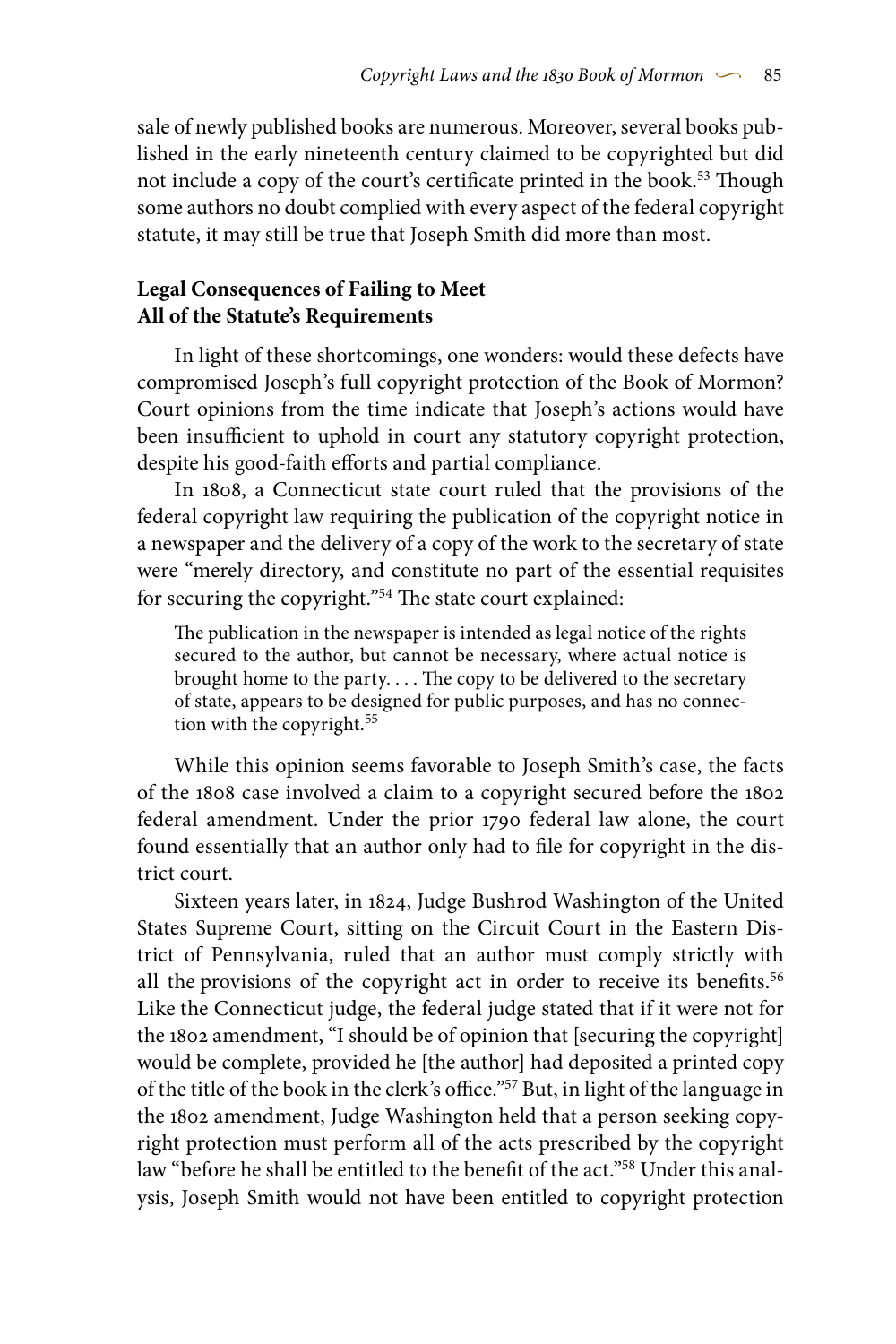for the Book of Mormon. A different federal judge in New York would not necessarily have been required to follow Washington's reasoning, and Joseph Smith could have asserted that his acts were sufficient, but in all likelihood this argument would have failed. The United States Supreme Court ruled on the issue four years after the publication of the Book of Mormon, when, in *Wheaton v. Peters*, it agreed with Judge Washington, declaring that compliance with all of the provisions of the copyright act was necessary to secure the statutory rights.<sup>59</sup>

Unless some evidence of newspaper publication is forthcoming, based on the relevant federal statutes and court opinions applicable in 1830, Joseph's copyright was deficient. Accordingly, after the Book of Mormon was published in March 1830, another person probably could have reprinted and sold the book without Joseph's permission and without legal restraints. But, as noted above, common law would have prevented others from publishing the Book of Mormon before the book's public release, and this is the strongest legal explanation for Joseph's success against Abner Cole in January 1830.

## **Abner Cole's Infringement**

Well before the publication of the Book of Mormon, the youthful Joseph Smith had already acquired familiarity with the workings of the law. As early as 1819, he was called and qualified as a credible witness in a case involving a promissory note signed by his father and brother Alvin. Six years later, in 1825, the Smiths were sued by Russell Stoddard for payment earned while working on the family's house.<sup>60</sup> That same year, Joseph observed the legal taking of his family's farm when an agent sold the deed to another.<sup>61</sup> In 1826, Joseph was the defendant in a case, answering the charge of being a disorderly person.<sup>62</sup> So he was not unfamiliar with the legal process when he found himself involved in legal matters connected with the publication of the Book of Mormon, specifically with preventing Abner Cole from publishing portions of the book.

Joseph did not leave a record of his encounter with Cole. The only account of the dispute comes from Joseph's mother, Lucy Mack Smith, who recorded the incident several years after its occurrence. The problem arose while Joseph was spending most of the winter of 1829–30 in Harmony, Pennsylvania, with his wife, Emma, during which time Hyrum Smith, Oliver Cowdery, and Martin Harris oversaw the printing of the Book of Mormon in Palmyra.63 Egbert B. Grandin handled the publishing of the book at his print shop and gave Hyrum and Oliver access to the shop every day except for Sunday.<sup>64</sup> Lucy reports that one Sunday, probably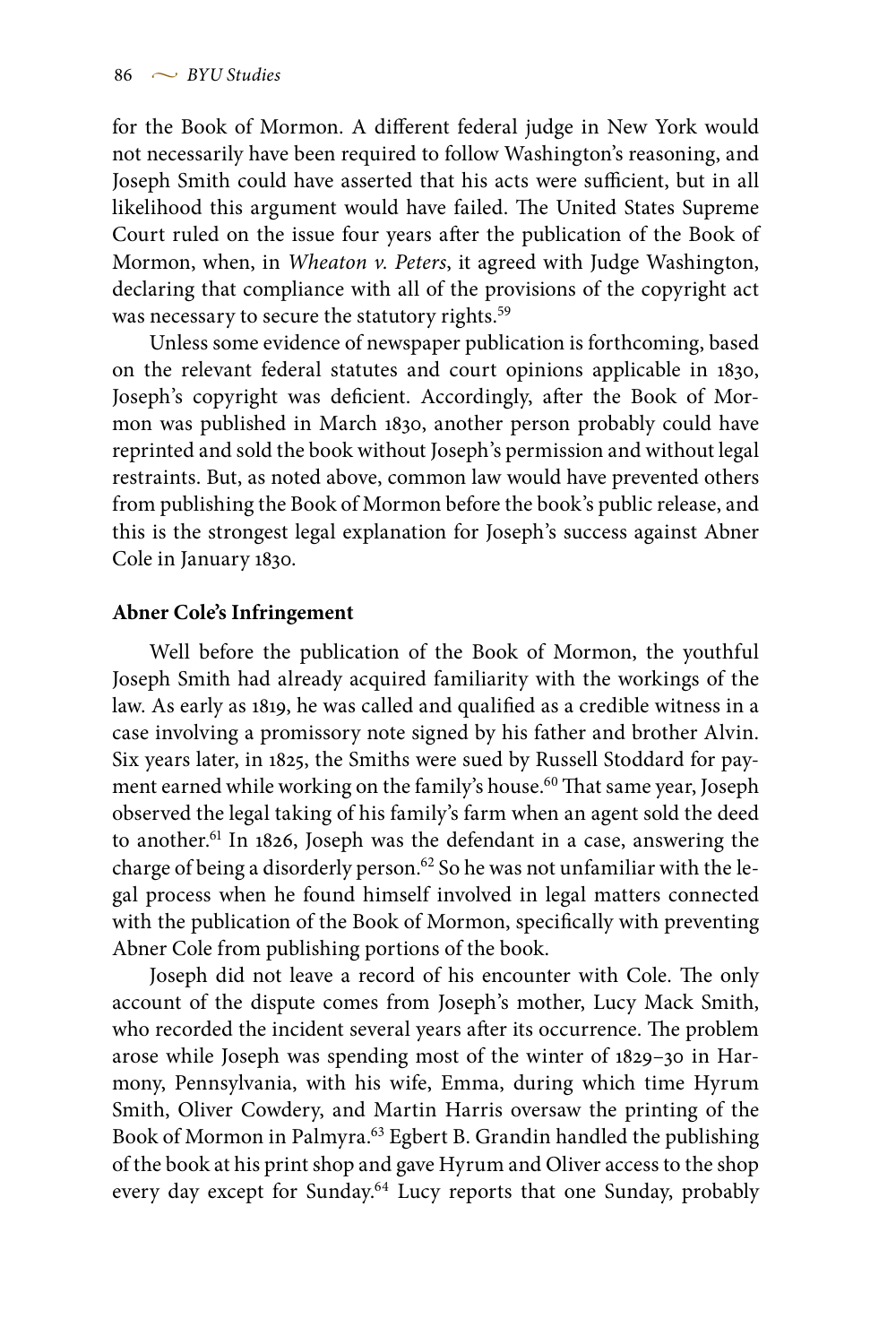in December,<sup>65</sup> "Hyrum became very uneasy" and felt "something was <going> wrong at the printing Office."66 Oliver at first resisted Hyrum's suggestion to go to Grandin's shop on Sunday, but soon the two men were on their way to the office.<sup>67</sup> There they found Abner Cole, busily printing a newspaper.<sup>68</sup>

Hyrum asked Cole why he was working on Sunday. Cole responded by saying that evenings and Sundays were the only times when he was able to use the printing press.<sup>69</sup> Hyrum and Oliver soon discovered that Cole was violating more than the religious law of the Sabbath—Cole was copying passages from the Book of Mormon to include in his newspaper, the *Reflector*. 70

In fact, Cole had begun writing about Joseph Smith and his work in the first issue of the *Reflector* on September 2, 1829: "The Gold Bible, by Joseph Smith Junior, author and proprietor, is now in press and will shortly appear. Priestcraft is short lived!"71 Three months later, on December 9, Cole, who wrote under the pseudonym of Obadiah Dogberry, announced in his paper that he would soon begin to provide his readers with selections from the Book of Mormon.<sup>72</sup> Cole likely had no difficulty in procuring printed sheets of the Book of Mormon, discarded or otherwise, conveniently located at Grandin's shop. The first selection, 1 Nephi 1:1–2:3 in the current edition of the Book of Mormon, appeared in the January 2, 1830, issue of the *Reflector*. 73 It was probably while preparing this January 2 issue that Cole was confronted by Hyrum and Oliver.

Hyrum informed Cole that a copyright had been secured for the book, but Cole indignantly refused to stop his work. After a lengthy debate, Hyrum and Oliver were still unable to dissuade Cole from his course and left the print shop.<sup>74</sup>

Impressed with the seriousness of the circumstances, Hyrum and Oliver determined that Joseph must be notified of Cole's actions. Accordingly, Joseph Smith Sr. went to Harmony and returned with Joseph on the following Sunday.<sup>75</sup> That night, probably January 3, 1830,<sup>76</sup> Joseph Smith went to Grandin's shop, where he found Cole and examined his paper. Joseph asserted his ownership of the book and the right to publish it and demanded that Cole cease his "meddling." Instead of refuting Joseph's publishing right, Cole sought a fight, but Joseph refused. In Lucy's reconstruction of the events, Joseph declared, "I know my rights and shall maintain them." Then, "in a low significant tone," Joseph stated, "there is Law—and you will find that out if you did not know it before."77 This bold statement by Joseph is all the more remarkable considering that Cole was nearly twice as old as Joseph and was probably much more familiar with the law, having worked as a lawyer and justice of the peace.<sup>78</sup> Perhaps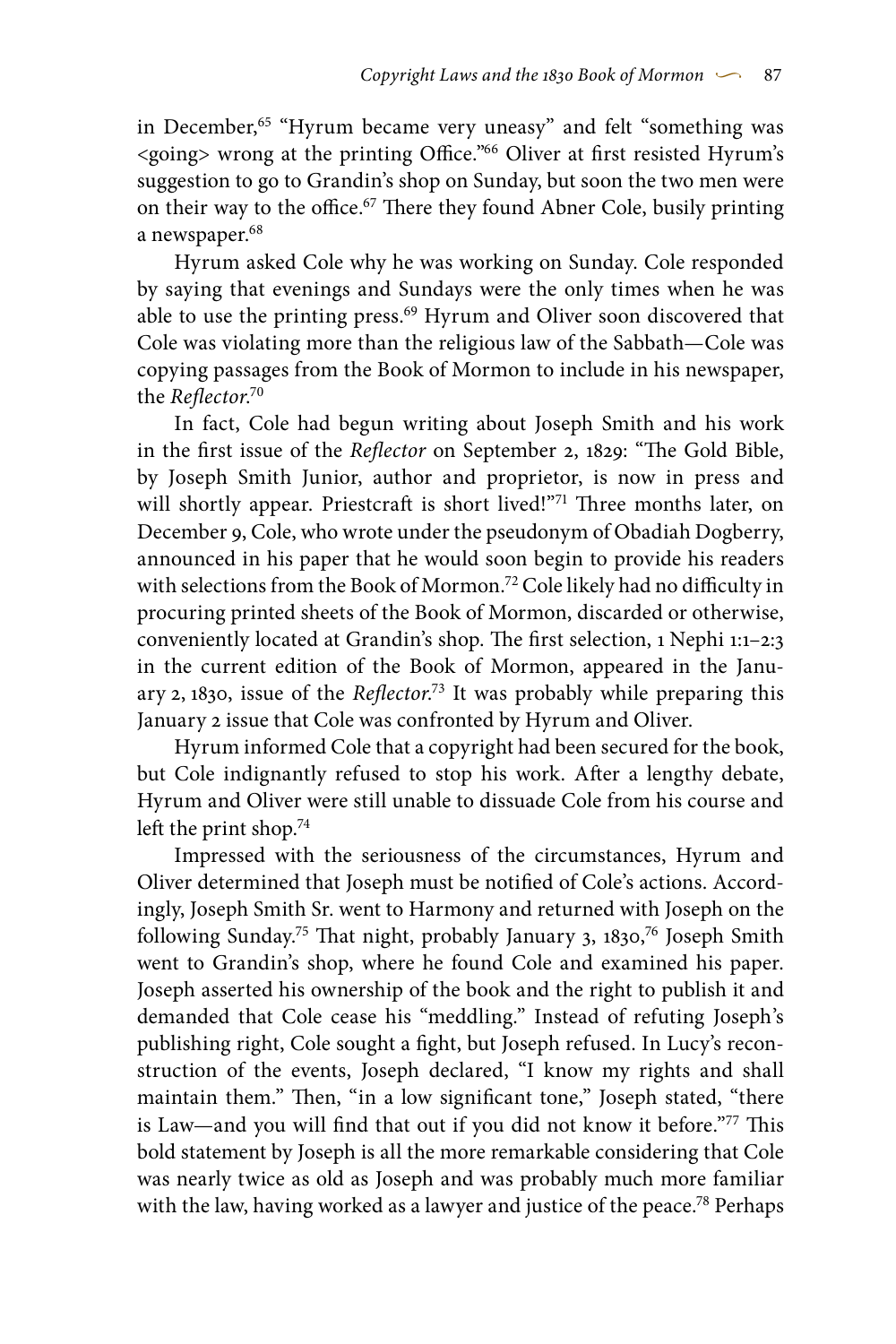recognizing the inferiority of his position, Cole ultimately assented to an arbitration to determine Joseph's rights to the Book of Mormon. The arbitration was settled in Joseph's favor, and Cole agreed to stop printing the Book of Mormon passages. After settling the affair with Cole, Joseph returned home to Pennsylvania.79

## **Arbitration in New York in 1830**

Though nothing more is known about the arbitration agreed to by Cole, an examination of general arbitration rules and procedures from the time sheds light on what may have occurred.

Prior to Smith and Cole's arbitration, the legislature in New York had passed two acts relating specifically to arbitration. First, in 1791, the legislature passed "An act for determining differences by arbitration."80 Second, an amendment to this act was added in April 1816.<sup>81</sup>

The three-paragraph 1791 act had the stated purpose of "promoting trade, and rendering the awards of arbitrators the more effectual in all cases."82 To these ends, the act made it lawful for parties to an arbitration to agree that the outcome of their controversy "be made a rule of any court of record in this State."83 If a party thereafter refused to abide by the ruling of the arbitrator or umpire, the person would be subject to all penalties that would apply if the person had resisted the order of a court. However, the person could escape penalty if he could show, by oath, "that the arbitrators or umpire misbehaved themselves, and that such award, arbitration or umpirage, was procured by corruption, or other undue means."84 Any arbitration found to be "procured by corruption or undue means" would be "void and of none effect."85 In summary, then, an arbitration would be treated as binding as a ruling of the court if the parties so agreed.

The amendment to this law, passed in 1816, allowed "any justice of the peace, residing in any city or county in this state, in which any dispute, controversy or difference whatsoever, may have been submitted to arbitration . . . to swear or affirm the several witnesses required to give testimony before said arbitrator or arbitrators."86 The law also made witnesses in an arbitration proceeding subject to the perjury laws of the state.<sup>87</sup>

Besides the two statutes in place, several contemporary New York cases commented on the nature of arbitrations. Arbitration, as defined by a New York court in 1830, was "a submission by parties of matters in controversy to the judgment of two or more individuals." Those who decided the dispute, the arbitrators, were chosen by the parties.<sup>88</sup> Apparently a common practice was for each party to choose his own arbitrator and have those two arbitrators select a third arbitrator, or umpire, for the case.<sup>89</sup>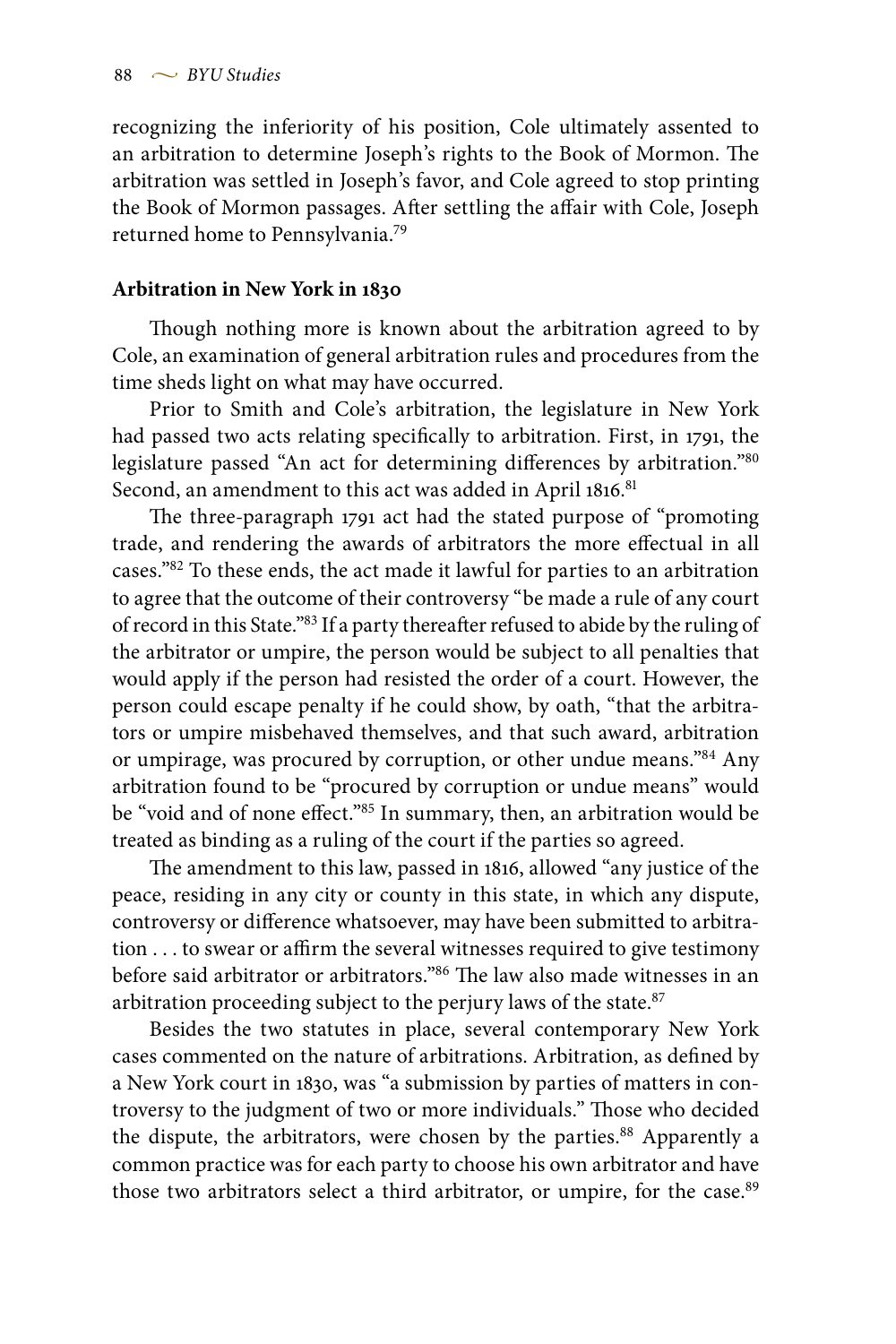The arbitrators were to act as "jurors to determine facts, [and as] judges to adjudicate as to the law; and their award when fairly and legally made, is a judgment conclusive between the parties, from which there is no appeal."90 As demonstrated by the statutes, arbitrations could be treated as a rule of a court and were binding on the parties. One judge even stated that an arbitration "ought to be of a more binding force between the parties" than a jury verdict.<sup>91</sup>

A person's choice to submit to arbitration rather than litigate a case in a courtroom was often money-driven. Arbitration offered an end to dispute "with very little expense to the parties."92 Still, arbitration did not offer the same prospects for justice as an official courthouse. Arbitrators, though chosen for their impartiality, would "frequently mingle in their decisions their own knowledge of the matters in dispute."<sup>93</sup> "Their ends are mainly honest," but their decisions, "though intelligible, are not drawn up with technical accuracy."<sup>94</sup>

If an arbitrator's decision was not consistent with the law, it would still be binding on the parties.<sup>95</sup> Consistent with the statutes, an arbitration decision could not be appealed to a court except in the case of an arbitrator's misconduct.<sup>96</sup> And while an arbitrator's decision would be binding on the parties involved, the decision would not be binding on third parties.<sup>97</sup> Similar to official judicial proceedings, arbitrations were not allowed to be performed on Sundays.98

# **The Smith-Cole Arbitration**

With all of these legal norms in place, we can imagine what might have occurred between Joseph and Abner Cole. The basic structure of the event can be hypothesized. The date of their arbitration is unknown, but it did not occur on the Sunday of Joseph's visit, for that would have violated the law, and the two men also needed time to procure witnesses and arbitrators. Further extracts of the Book of Mormon appeared in the *Reflector* on January 13 and 22, suggesting the arbitration might have concluded several days after Joseph arrived in Palmyra.<sup>99</sup>

Regardless of the date on which the arbitration occurred, given Cole's legal experience, the two parties probably first would have agreed on the question to be arbitrated, namely whether Joseph's claim to property rights or copyright in the book were sufficient to prohibit Cole's publishing of the text. Joseph may have also wanted to recover monetary damages or to confiscate Cole's printed pages as granted under the federal copyright statute.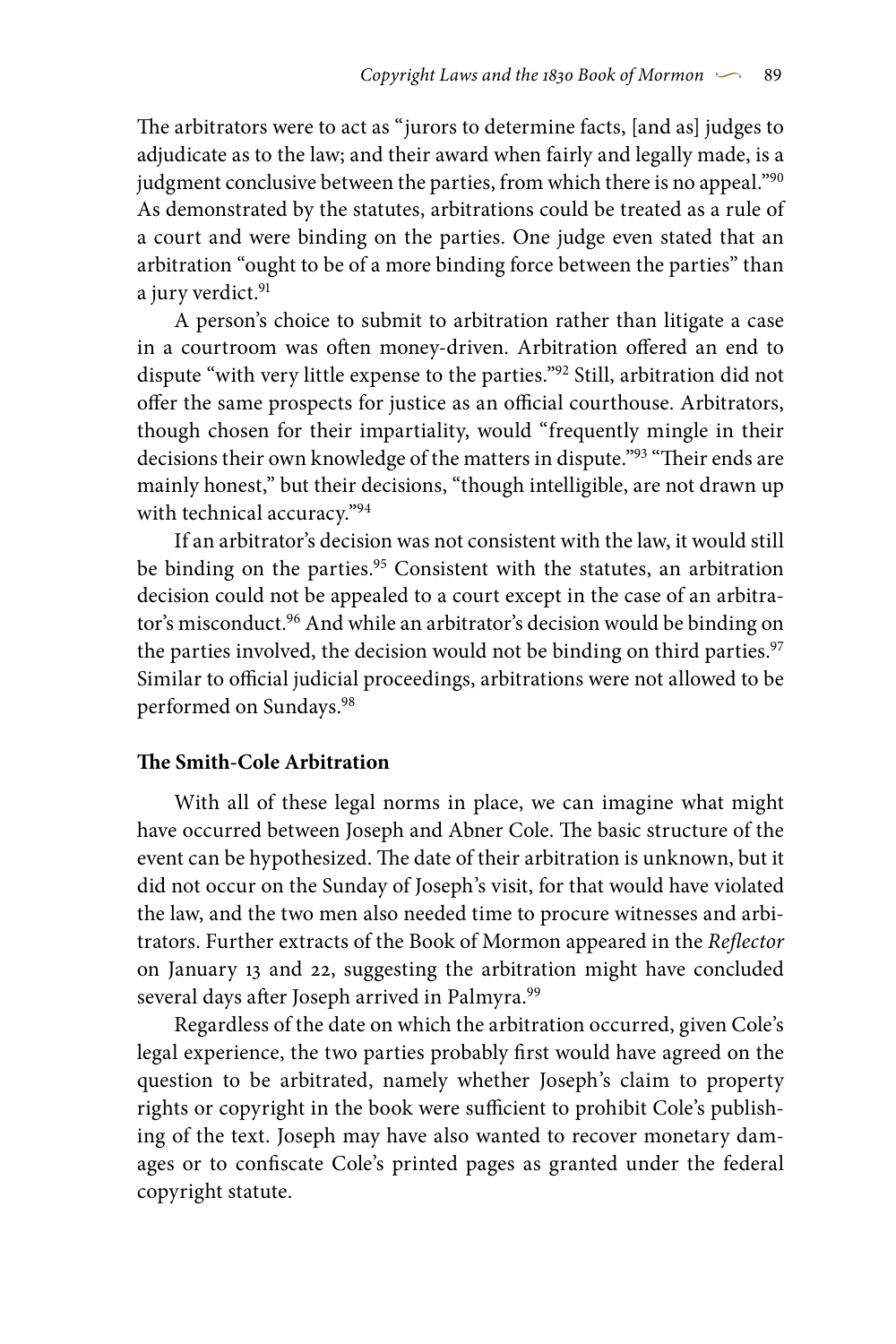Next, the two would have agreed on arbitrators. Possibly each chose a man to act as an arbitrator and those two men then chose a third. In accordance with the statute, the local justice of the peace may have sworn in any witnesses who would testify before the arbitrators.

The arbitrators ruled against Cole. Their decision, whether legally sound or not, was binding on Cole, and no known claim was ever made that the arbitrators' decision was corrupt and therefore void. Lucy Mack Smith did not specify the premise of Joseph's defense—whether he relied on the statutory copyright law or on the common law. If the arbitrators based their decision on the federal statutory copyright law, they must have concluded that Joseph's actions had been sufficient to acquire that protection. After all, Joseph could not have been expected to have complied yet with the statutory requirement of delivering a copy of the book to the secretary of state, since copies were still not available. But his failure to give public notice of his copyright within two months of receiving his certificate is more problematic. Thus, what is more likely and also more consistent with the law is that the arbitrators' decision in Joseph's favor was based on the common law protection of authors' rights in unpublished manuscripts, not on his unperfected copyright filing.

For legal purposes, one would need to ask: Was the Book of Mormon published or unpublished in January 1830? When Cole was copying portions of the Book of Mormon, many of the work's pages had been printed. But printing alone did not constitute publishing, for the copyright statute distinguished the two, granting authors the right of "printing, reprinting, publishing and vending" a book covered by the statute.<sup>100</sup> Simply because portions of the Book of Mormon had been printed under Joseph's authorization does not mean they had been published.

The 1828 *Webster's Dictionary* defines "publish" as meaning "to send a book into the world; or to sell or offer for sale a book, map or print."101 As is well known, the Book of Mormon was not available for purchase until March 26, 1830,<sup>102</sup> but at least portions of it had been distributed before then. In 1829, Thomas B. Marsh obtained the proof sheet of the first sixteen pages of the book and used it to teach others about the book. Solomon Chamberlain also obtained sixty-four pages of the unbound book from Hyrum Smith and used them in his preaching. Oliver Cowdery gave his brother Warren some pages of the book, which Warren showed to others. Even Joseph Smith apparently used proof sheets to promulgate the work.103

If Cole had been aware of those events, he might have argued that the Book of Mormon (or at least portions of it) had indeed been published, or sent forth to the world. Still, Joseph could have answered that the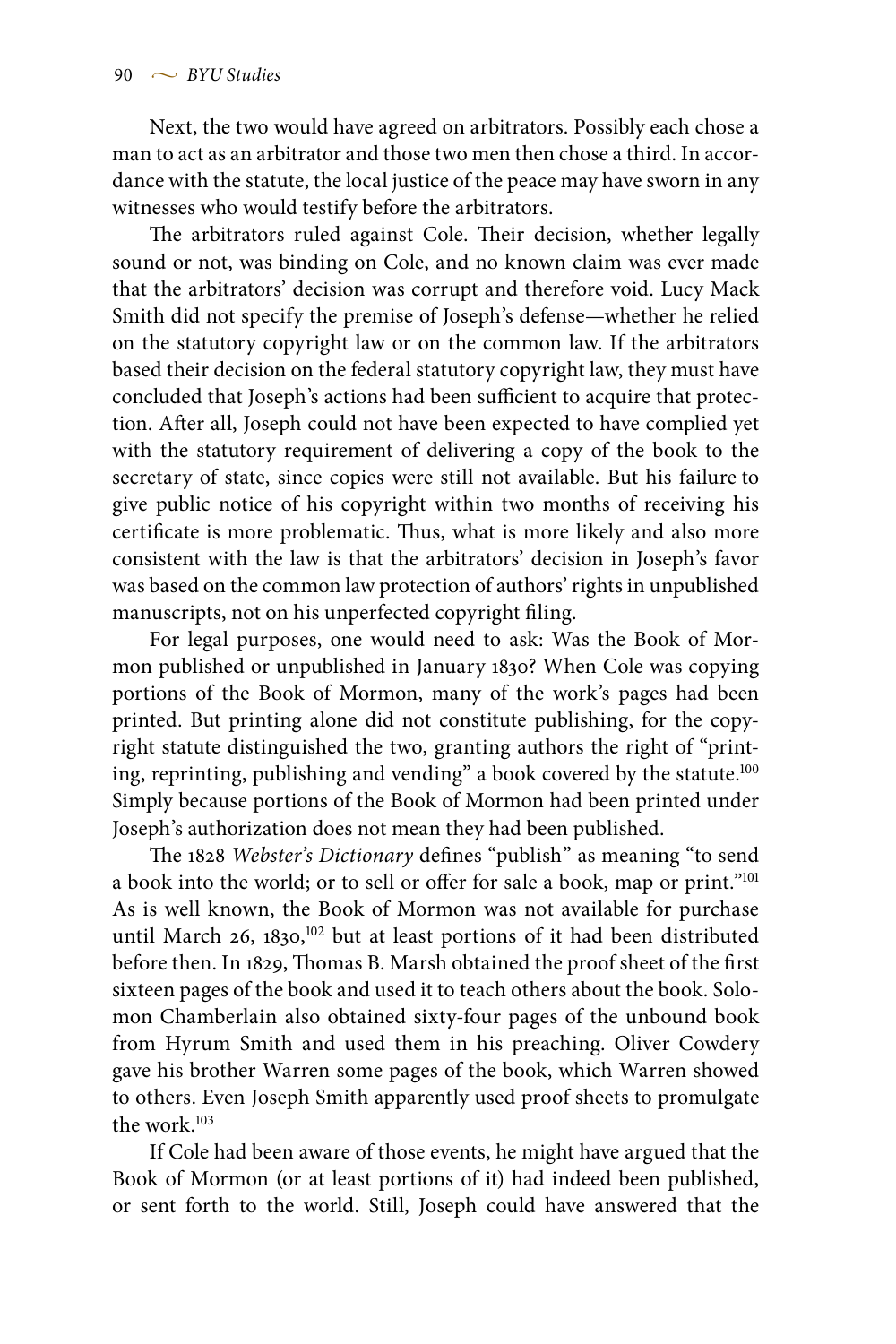distributions of a few proof sheets were limited and private in nature. If the arbitrators based their decision on the common law, they believed the Book of Mormon had not been published. This result is consistent with Joseph's words to Cole where he asserted his ownership of the book and his right to publish it.

Whatever Abner Cole's and Joseph Smith's arguments may have been, and whatever the basis was for the arbitrators' decision, that decision was as binding upon the parties as a judgment in court. Joseph apparently received no damages, and Cole apparently never contested the judgment. Joseph Smith was never again involved in any other legal disputes regarding the copyright to the Book of Mormon.

### **Conclusion**

The episode with Abner Cole is perhaps the first instance where Joseph Smith asserted legal rights that had a direct impact on the religious work to which he devoted his life. Convinced of the justice of his cause, the twenty-four-year-old prophet confidently told Cole that he knew the law and that it would protect him; he did not hesitate to dispute the older and more experienced editor. Even though Joseph may have been somewhat overconfident of his statutory copyrights, he correctly realized the protection of the law. Possibly because of his efforts to secure a copyright for the Book of Mormon, or more likely even without the need to invoke those efforts, Joseph was successful in his first legal defense of the work God had called him to do.

Nathaniel Hinckley Wadsworth (nhwadsworth@gmail.com) is a deputy county attorney for the Maricopa County Attorney's Office in Mesa, Arizona, where he lives with his wife and four children. He received a BA in 2003 from Brigham Young University and a JD in 2006 from the J. Reuben Clark Law School at Brigham Young University. He wishes to thank Richard L. Anderson for sharing his insight on this topic, Jed Woodworth for his helpful suggestions, and John W. Welch for his encouragement and aid through several drafts of this paper.

<sup>1.</sup> David Whitmer stated that the translation was completed on July 1, 1829. *Kansas City Daily Journal*, June 5, 1881, cited in Larry C. Porter, "A Study of the Origins of The Church of Jesus Christ of Latter-day Saints in the States of New York and Pennsylvania, 1816–1831" (PhD diss., Brigham Young University, 1971; BYU Studies, 2000), 96.

<sup>2.</sup> Lucy Mack Smith, *Lucy's Book: A Critical Edition of Lucy Mack Smith's Family Memoir*, ed. Lavina Fielding Anderson (Salt Lake City: Signature Books, 2001), 408–19.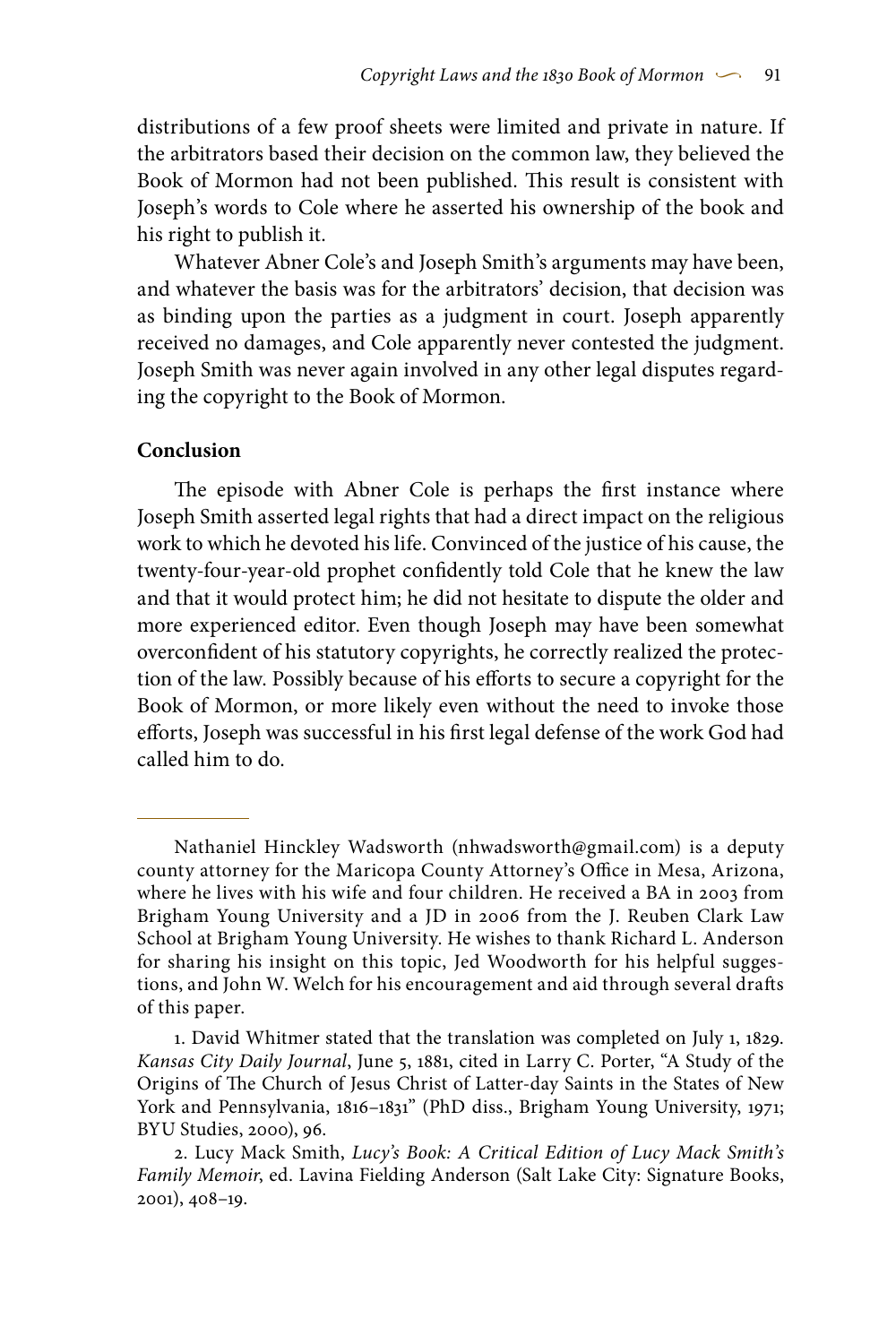3. Copyright Records, June 11, 1829, U.S. District Court for the Northern District of New York 1826–1831, volume 116, Rare Book and Special Collections Division, Library of Congress. Although the law required only that a printed title of the book be deposited with the court, Joseph Smith included the entirety of what would be the title page of the Book of Mormon.

4. In the past, the printer's proof sheet of the title page was catalogued separately and encased in a protective covering. James Hutson located the official copyright application on a request initiated by Kristi Bell of the Harold B. Lee Library at Brigham Young University. Photos of the copyright application and title page proof sheet, first published in "The Worlds of Joseph Smith Gallery Display," in *The Worlds of Joseph Smith: A Bicentennial Conference at the Library of Congress,* ed. John W. Welch (Provo, Utah: BYU Press, 2006), 136–37, appear here for the first time in color.

5. Joseph Smith Jr. to Oliver Cowdery, October 22, 1829, Joseph Smith Collection, Church Archives, The Church of Jesus Christ of Latter-day Saints, Salt Lake City, cited in Larry C. Porter, "'The Field Is White Already to Harvest': Earliest Missionary Labors and the Book of Mormon," in *The Prophet Joseph: Essays on the Life and Mission of Joseph Smith,* ed. Larry C. Porter and Susan Easton Black (Salt Lake City: Deseret Book, 1988), 83.

6. Hiram Page to William E. McLellin, February 2, 1848, typescript, Accretion Papers, Community of Christ Library-Archives, Independence, Missouri, in *Early Mormon Documents,* ed. and comp. Dan Vogel, 5 vols. (Salt Lake City: Signature Books, 2003), 5:258; see also Marvin S. Hill, *Quest for Refuge: The Mormon Flight from American Pluralism* (Salt Lake City: Signature Books, 1989), 20; B. H. Roberts, *A Comprehensive History of The Church of Jesus Christ of Latterday Saints, Century One,* 6 vols. (Provo, Utah: Corporation of the President, The Church of Jesus Christ of Latter-day Saints, 1965), 1:162–63.

7. See, for example, Richard Lyman Bushman, *Joseph Smith: Rough Stone Rolling* (New York: Alfred A. Knopf, 2005), 80; Edwin Brown Firmage and Richard Collin Mangrum, *Zion in the Courts: A Legal History of The Church of Jesus Christ of Latter-day Saints, 1830–1900* (Chicago: University of Illinois Press, 1988), 50.

8. Smith, *Lucy's Book*, 470–75.

9. *Black's Law Dictionary,* 8th ed. (St. Paul, Minn.: Thomson/West, 2004), 1452, s.v. "statutory law."

10. *Black's Law Dictionary*, 293, s.v. "common law."

11. Patrick Devlin, *The Judge* (New York: Oxford University Press, 1979), 177, as cited in *Black's Law Dictionary*, 293.

12. John Tehranian, "Et Tu, Fair Use? The Triumph of Natural-Law Copyright," *University of California at Davis Law Review* 38 (February 2005): 465, 467–68.

13. An Act for the Encouragement of Learning by Vesting the Copies of Printed Books in the Authors or Purchasors of such Copies during the Times Therein Mentioned, 1709, 8 Ann., c. 21 (Eng.).

14. Tehranian, "Et Tu, Fair Use," 469–70. For a brief discussion of this case, see Craig Joyce, "'A Curious Chapter in the History of Judicature': *Wheaton v. Peters* and the Rest of the Story (of Copyright in the New Republic)," *Houston Law Review* 42 (Summer 2005): 325, 331 n. 14.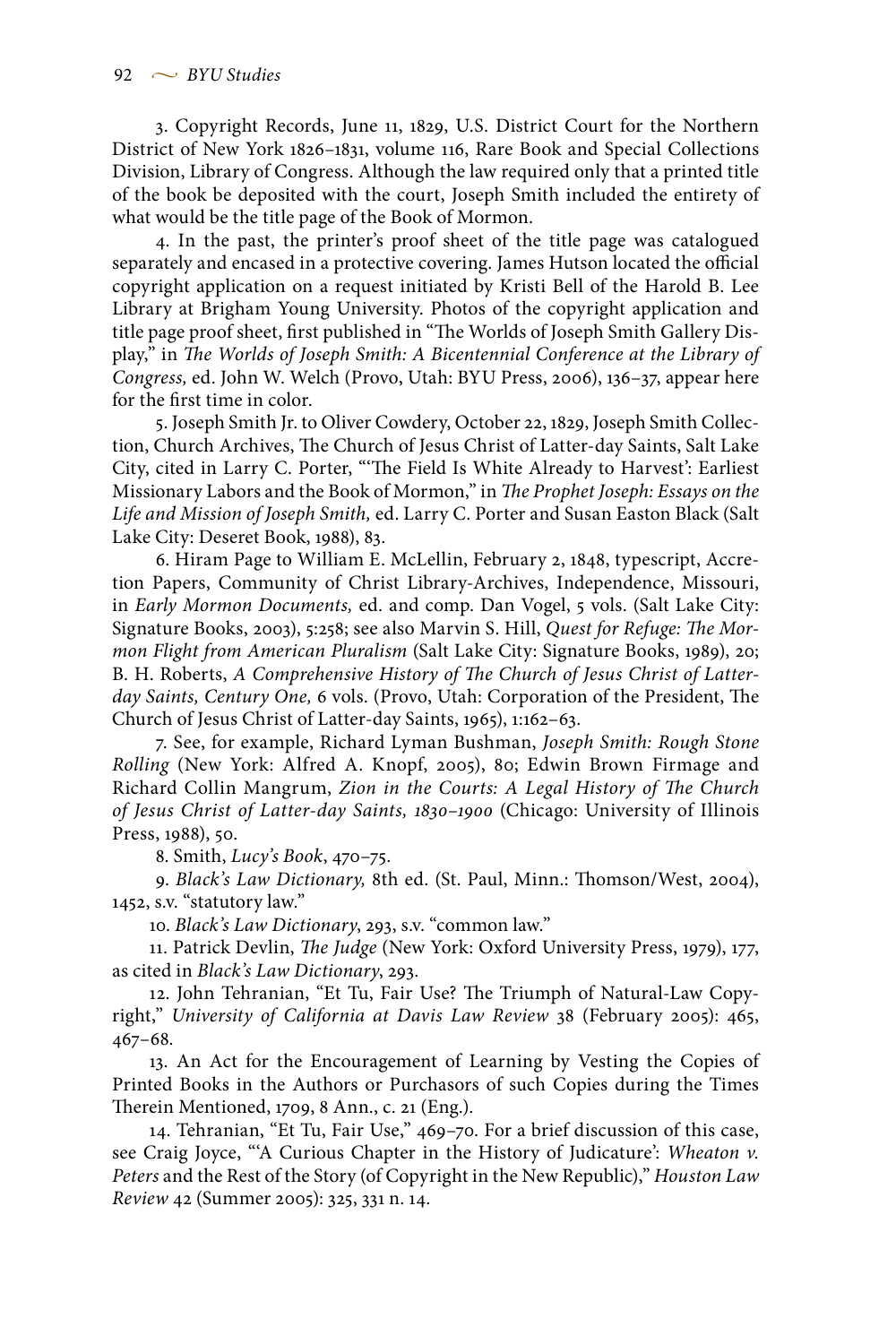15. Resolution of the Continental Congress Respecting Copyright (1783), *Journals of the Continental Congress, 1774–1789,* ed. Gaillard Hunt, 34 vols. (Washington, D.C.: Government Printing Office, 1922, reprint 1968), 24:326.

16. An Act to Promote Literature (April 29, 1786), sess. 9, ch. 54. *Laws of New York,* 298.

17. James Madison, No. 43, in Alexander Hamilton, John Jay, and James Madison, *The Federalist,* ed. George W. Carey and James McClellan, Gideon edition (Indianapolis: Liberty Fund, 2001), 222.

18. U.S. Constitution, art. 1, sec. 8, par. 8.

19. An Act for the Encouragement of Learning, by Securing the Copies of Maps, Charts, and Books, to the Authors and Proprietors of Such Copies, during the Times Therein Mentioned (May 31, 1790), 1st Cong., 2d sess., ch. 15, 17 vols., *Statutes at Large of USA,* 1:124 (hereafter cited as 1790 Act).

20. 1790 Act, ch. 15, sec. 1, *Stat.,* 1:124.

21. For a more thorough look at the early history of copyright law in America, see Joyce, "Curious Chapter."

22. The New York law, for example, would permit another to publish an author's work if the author refused to publish a sufficient number of copies or charged an unreasonably high price for his books. An Act to Promote Literature (April 29, 1786), sess. 9, ch. 54. *Laws of New York,* 299.

23. 1790 Act, ch. 15, sec. 2, *Stat.,* 1:124–25.

24. 1790 Act, ch. 15, sec. 2, *Stat.,* 1:125.

25. *Wheaton v. Peters*, 33 U.S. 591 (Supreme Court of the United States 1834).

26. *Wheaton v. Peters*, 657.

27. 1790 Act, ch. 15, sec. 3, *Stat.,* 1:125.

28. 1790 Act, ch. 15, sec. 3, *Stat.,* 1:125.

29. 1790 Act, ch. 15, sec. 3, *Stat.,* 1:125.

30. An Act Supplementary to an Act, Intituled "An Act for the Encouragement of Learning, by Securing the Copies of Maps, Charts, and Books to the Authors and Proprietors of Such Copies during the Time Therein Mentioned," and Extending the Benefits Thereof to the Arts of Designing, Engraving, and Etching Historical and Other Prints (April 29, 1802), 7th Cong., 1st sess., ch. 36, sec. 1, 17 vols., *Statutes at Large of USA,* 2:171 (hereafter cited as 1802 Act).

31. 1790 Act, ch. 15, sec. 3, *Stat.,* 1:125.

32. 1790 Act, ch. 15, sec. 4, *Stat.,* 1:125.

33. For example, in "Joseph Smith: 'Author and Proprietor,'" in *Reexploring the Book of Mormon,* ed. John W. Welch (Salt Lake City: Deseret Book; Provo, Utah: FARMS, 1992), 157.

34. See notes 3 and 4 above.

35. Joseph Smith Jr., *History of The Church of Jesus Christ of Latter-day Saints,* ed. B. H. Roberts, 2d ed. rev., 7 vols. (Salt Lake City: Deseret Book, 1971), 1:71.

36. This possibility was suggested by John W. Welch in reviewing an earlier draft of this paper.

37. An Act for Altering the Time of Holding the District Court in the Northern District of New York (February 1, 1826), 19th Cong., 1st sess., ch. 3., *Statutes at Large of USA,* 4:138.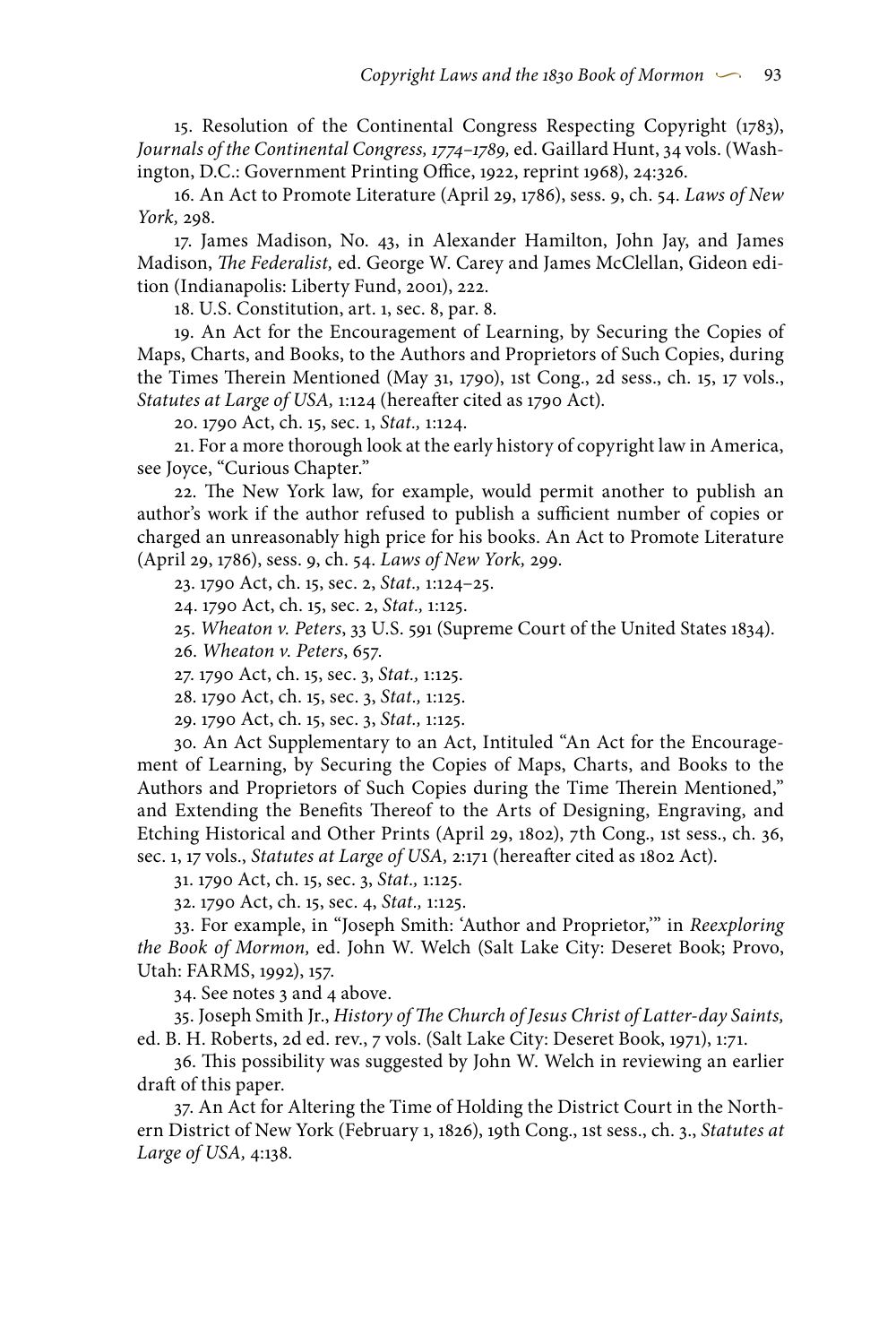38. An Act Respecting the Courts of the United States within the State of New York (April 3, 1818), 15th Cong., 1st sess., ch. 32, sec. 2., *Statutes at Large of USA,* 3:413, 414 (hereafter cited as 1818 Act).

39. An Act to Alter the Times of Holding the District Court in the Northern District of New York (March 2, 1821), 16th Cong., 2d sess., ch. 32, sec. 1., *Statutes at Large of USA,* 3:623.

40. 1818 Act, ch. 32, sec. 2, *Stat.,* 414.

41. An Act for the Better Organization of the Courts of the United States within the State of New York (April 9, 1814), 13th Cong., 2d sess., ch. 49, sec. 1, *Statutes at Large of USA,* 3:120. The application might have been filed in other federal offices in Canandaigua.

42. An Act Authorizing the Appointment of an Additional Judge of the District Court, for the District of New York (April 29, 1812), 12th Cong., 1st sess., ch. 71, sec. 3, *Statutes at Large of USA,* 2:719, 720.

43. Larry C. Porter, "Egbert Bratt Grandin," in *Book of Mormon Reference Companion,* ed. Dennis L. Largey (Salt Lake City: Deseret Book, 2003), 308.

44. "The month of June 1829 was filled with activities pertinent to the Restoration. The main work of translation was complete, and the copyright application filed with R. R. Lansing, clerk of the Northern District; the Three Witnesses were shown the plates by Moroni in Fayette; the Eight Witnesses 'handled with their hands' and 'hefted' the gold plates at Manchester; and many individuals were taught from the scriptures as they inquired after these 'strange matters.'" Porter, "'Field Is White," 78.

45. Jesse Smith to Hyrum Smith, June 17, 1829, Joseph Smith Letterbook (1837–43), 2:59–61, Joseph Smith Papers, Church Archives, published in Vogel, *Early Mormon Documents,* 1:553.

46. Richard Lloyd Anderson, interview by author, March 2005, Provo, Utah. 47. 1790 Act, ch. 15, *Stat.,* 1:124–126.

48. "Author and Proprietor," in Welch, *Reexploring the Book of Mormon,* 156 (emphasis in original), citing an 1814 English case and an 1859 case from another federal district court in New York.

49. The sum of \$1.20 would equal about \$60 in today's dollars.

50. Richard L. Anderson, interview, quoted in Porter, "Egbert Bratt Grandin," 308.

51. A search of the records in the Library of Congress containing the lists of books submitted to Martin Van Buren as Secretary of State by the district courts for copyright yields no entry showing that a copy of the Book of Mormon ever made its way to Washington following its publication in March 1830. The author thanks James H. Hutson and Barbara Cramer for checking volumes 342, 343, and an unnumbered volume, catalogued as Copyright Records, Department of State, covering submissions from September 24, 1827, through January 7, 1832.

52. After thoroughly searching several contemporary newspapers, Don Enders and research assistants for John W. Welch have concluded that authors generally did not publish their copyright certificates in newspapers. One exception is E. B. Grandin himself, who received a court certificate to his work titled *Notes on Title IV. Chapter II. of part III. of the Revised Statutes of the State of New York*, and printed the certificate five times in the *Wayne Sentinel* in May and June 1830.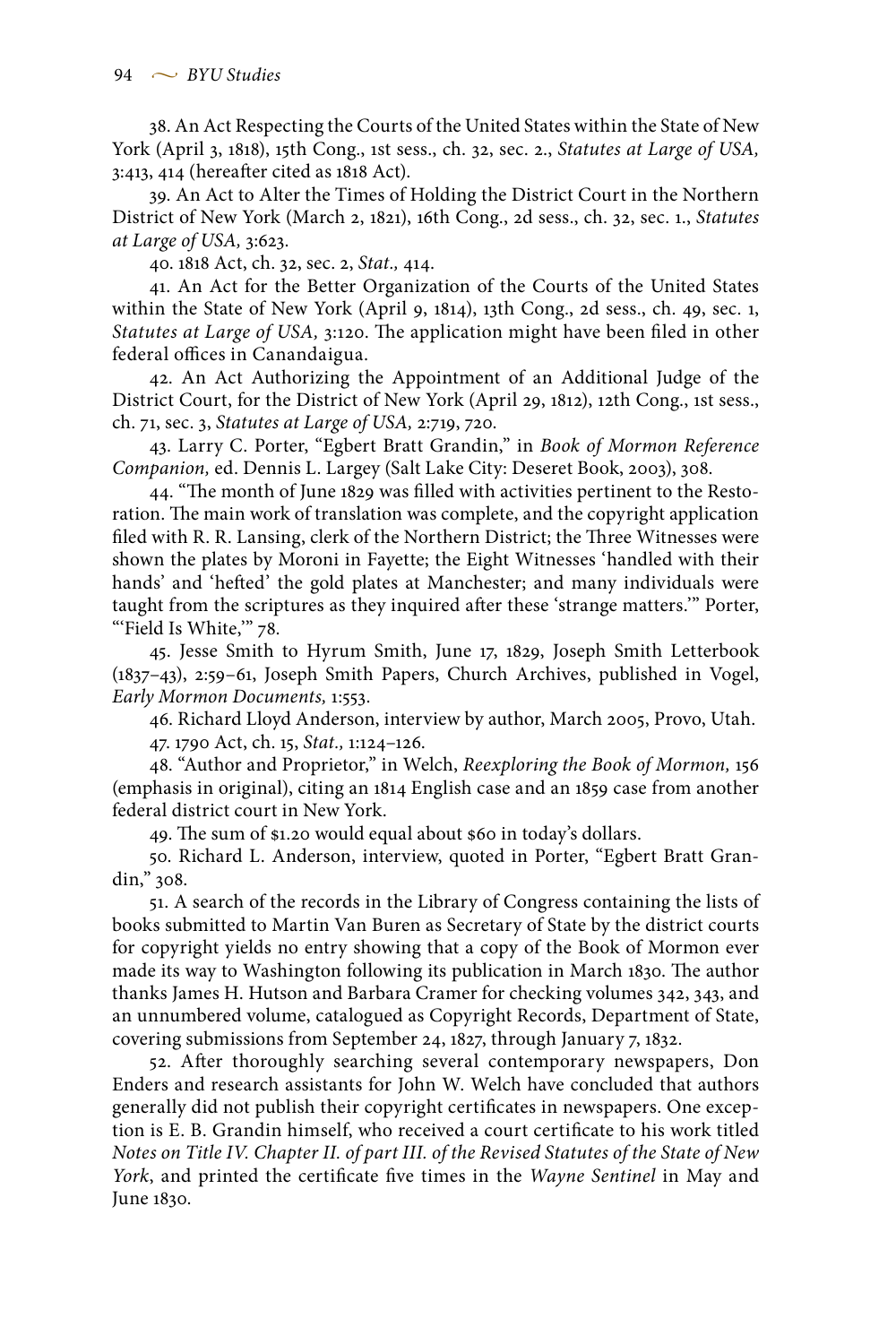53. For example, Washington Irving's *A History of New York*, published in New York in 1809, contains only the words "Copy-right secured according to Law."

54. *Nichols v. Ruggles*, 3 Day 145, 158 (Conn. Supreme Court of Errors, 1808). 55. *Nichols v. Ruggles*, 158.

56. *Ewer v. Coxe*, 8 Federal Cases 917, 919–920 (Circuit Court, Eastern District Pennsylvania, 1824). For more information on the history and jurisdiction of the circuit courts on which Supreme Court justices were required to sit, see Bernard Schwartz, *A History of the Supreme Court* (New York: Oxford University Press, 1993), 18–19; Hannis Taylor, *Jurisdiction and Procedure of the Supreme Court of the United States* (Rochester, N.Y.: Lawyers' Co-operative, 1905), 22, 28–29, 109–10, 114–15.

57. *Ewer v. Coxe*, 919.

58. *Ewer v. Coxe*, 919.

59. *Wheaton v. Peters*, 591; see also Joyce, "Curious Chapter."

60. Bushman, *Rough Stone Rolling*, 47.

61. Porter, "Study of the Origins," 36–37.

62. Gordon A. Madsen, "Joseph Smith's 1826 Trial: The Legal Setting," *BYU Studies* 30, no. 2 (1990): 91–108.

63. See John W. Welch, "The Miraculous Translation of the Book of Mormon," in *Opening the Heavens: Accounts of Divine Manifestations, 1820–1844,* ed. John W. Welch (Provo, Utah: BYU Press; Salt Lake City: Deseret Book, 2005), 98–99; Richard L. Bushman, *Joseph Smith and the Beginnings of Mormonism* (Chicago: University of Illinois Press, 1984), 108–9.

64. Smith, *Lucy's Book*, 470.

65. Lucy did not provide the date of this event, but based on extant sources, Andrew H. Hedges has concluded that the date was probably December 27, 1829. Andrew H. Hedges, "The Refractory Abner Cole," in *Revelation, Reason, and Faith: Essays in Honor of Truman G. Madsen*, ed. Donald W. Parry, Daniel C. Peterson, and Stephen D. Ricks (Provo, Utah: FARMS, 2002), 460–63.

66. Smith, *Lucy's Book*, 470.

67. Smith, *Lucy's Book*, 470–71.

68. Smith, *Lucy's Book*, 471.

69. Smith, *Lucy's Book*, 471.

70. Smith, *Lucy's Book*, 471; Porter, "Study of the Origins," 32.

71. Porter, "'Field Is White,'" 84.

72. Hedges, "Refractory Abner Cole," 461.

73. Hedges, "Refractory Abner Cole," 461.

74. Smith, *Lucy's Book*, 472.

75. Smith, *Lucy's Book*, 473–74.

76. Hedges, "Refractory Abner Cole," 463.

77. Smith, *Lucy's Book*, 474–75.

78. Hedges, "Refractory Abner Cole," 450–51. Cole was born between June 2, 1780, and August 6, 1784.

79. Smith, *Lucy's Book*, 475.

80. An Act for Determining Differences by Arbitration (February 28, 1791), 14th sess., ch. 20, *Laws of New York,* 219–20 (hereafter cited as 1791 Act).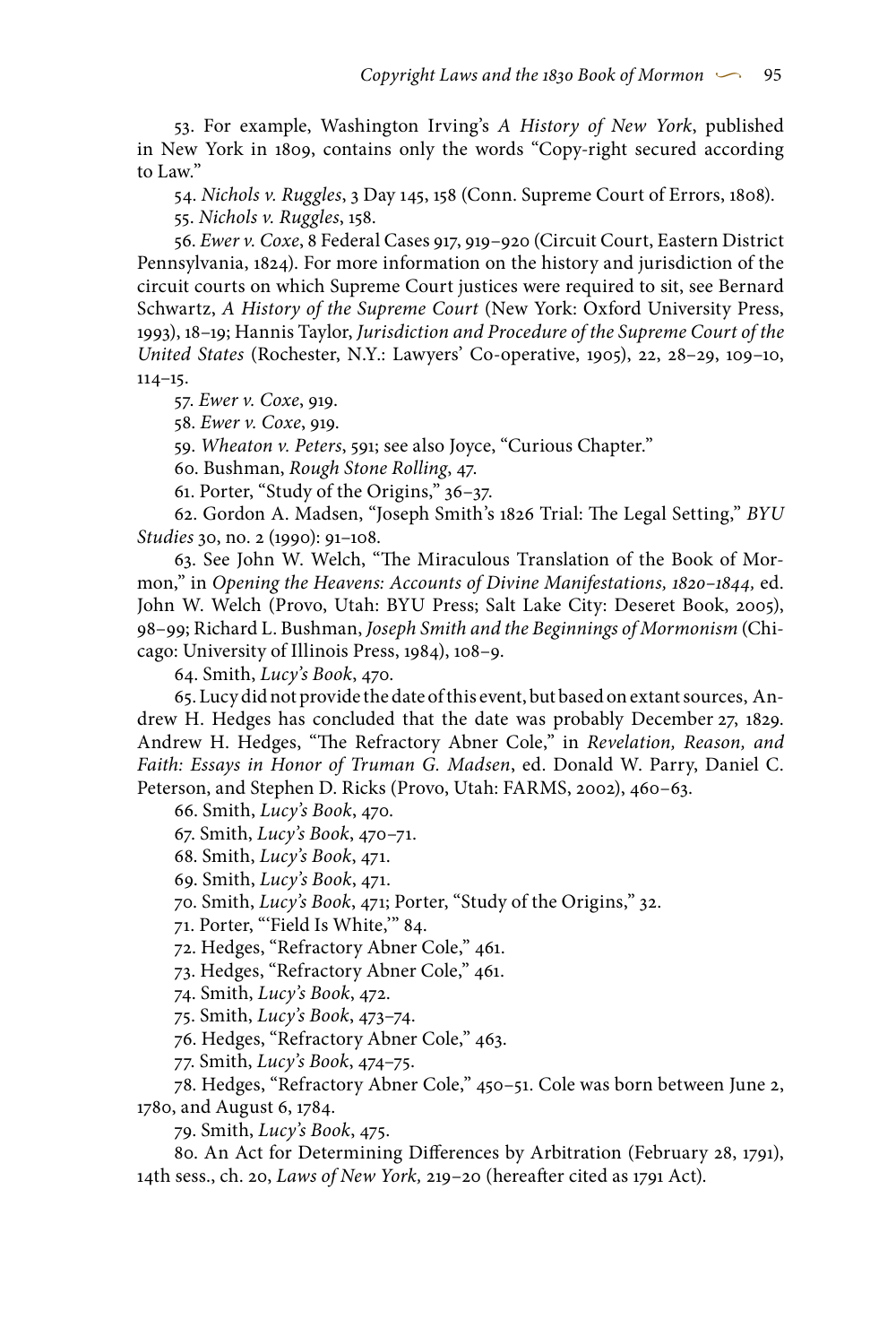81. An Act to Amend the Act, Entitled 'An Act for Determining Differences by Arbitration,' and for Other Purposes (April 17, 1816), 39th sess., ch. 210, *Laws of New York,* 242 (hereafter cited as 1816 Amendment).

82. 1791 Act, ch. 20, *Laws of New York,* 219.

83. 1791 Act, ch. 20, *Laws of New York,* 219.

84. 1791 Act, ch. 20, *Laws of New York,* 219.

85. 1791 Act, ch. 20, *Laws of New York,* 220.

86. 1816 Amendment, ch. 210, *Laws of New York,* 242–43.

87. 1816 Amendment, ch. 210, *Laws of New York,* 243.

88. *Elmendorf v. Harris*, 5 Wend. 516, 522 n. 1 (Supreme Court of Judicature of New York 1830).

89. Christian Technologies, *Webster's 1828 Dictionary,* s.v. "arbitration," available online at http://65.66.134.201/cgi-bin/webster/webster.exe?search\_for\_ texts\_web1828=arbitration.

90. *Story v. Elliot*, 8 Cow. 27, 31 (Supreme Court of Judicature of New York 1827) (citations omitted).

91. *Story v. Elliot*, 31.

92. *Jackson v. Ambler*, 14 Johns. 96, 103 (Supreme Court of Judicature of New York, 1817).

93. *Jackson v. Ambler*, 103.

94. *Jackson v. Ambler*, 103.

95. *Mitchell v. Bush*, 7 Cow. 185, 187 (Supreme Court of Judicature of New York, 1827).

96. *Cranston, et al. v. The Executors of Kenny*, 9 Johns. 212, 213 (Supreme Court of Judicature of New York, 1812) (citations omitted).

97. *Vosburgh v. Bame*, 14 Johns. 302, 304 (Supreme Court of Judicature of New York, 1817).

98. *Story v. Elliot*, 31.

99. Hedges, "Refractory Abner Cole," 463. For an alternate suggestion of the dating and order of events with Cole, see Vogel, *Early Mormon Documents*, 2:407–8.

100. 1790 Act, ch. 15, sec. 1, *Stat.,* 1:124.

101. Christian Technologies, *Webster's 1828 Dictionary,* s.v. "publish," available online at http://65.66.134.201/cgi-bin/webster/webster.exe?search\_for\_texts\_ web1828=publish.

102. In the May 26, 1830, issue of the *Wayne Sentinel,* notice was given that the Book of Mormon had been published.

103. Porter, "'Field Is White,'" 79–83.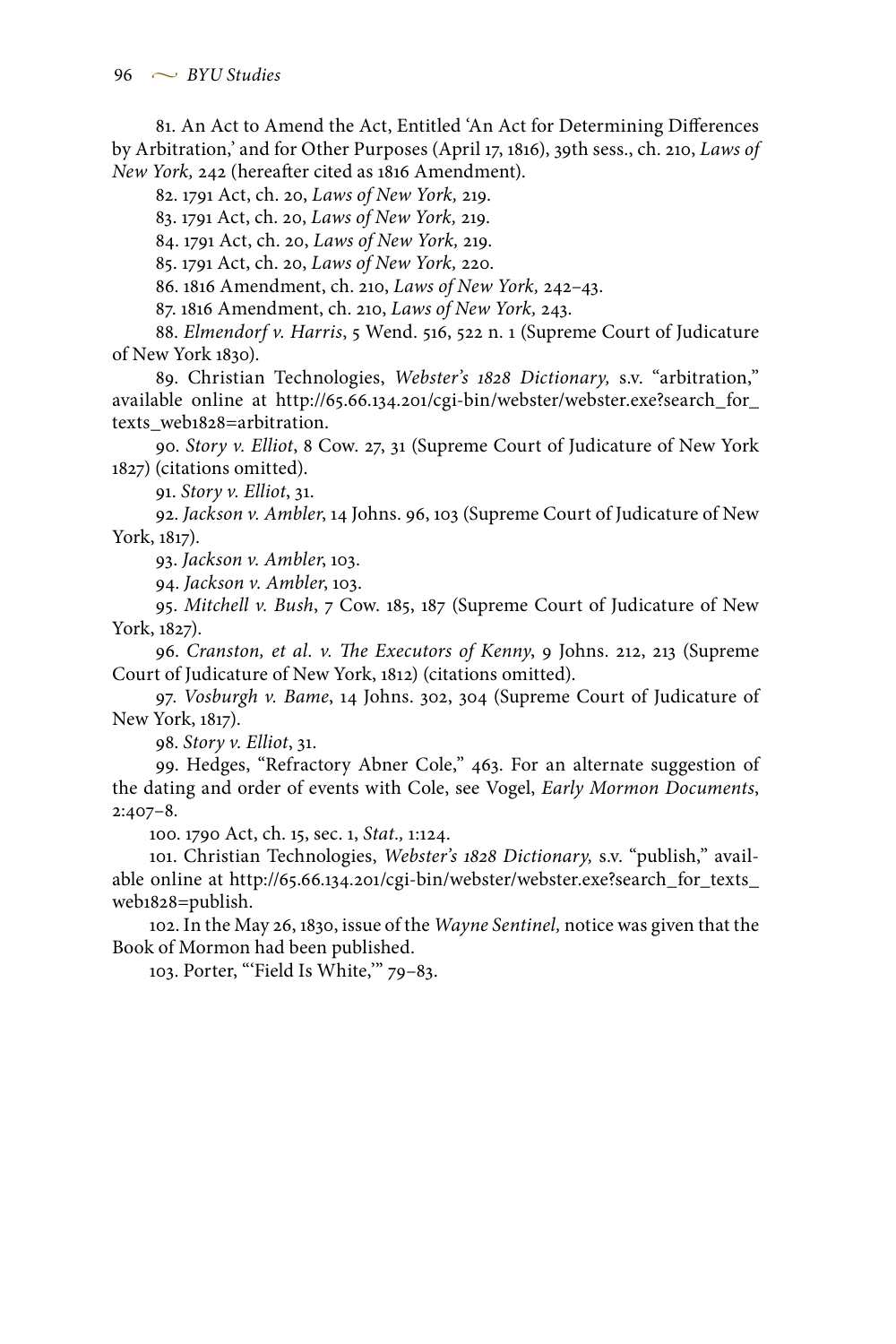104 Northern District ? To with of New-York. **Be it remembered,** That on the elwin the day of Tune in the fifty that year of the Independence of the United States of Jomerica, A. D. 1829 Joseph Amith Junior of the said District, ha the deposited in this Office the title of a Brak the right whereof he claim as anthor in the words following, to wit: The Book of Mormon, as account written by the hand of Mormon who plats Total of entertain, as account continue by an always and ofthe record of the of september and all the Samments, which are a removant of the Rows of and also to few + Suntile written by way of and also to for a suitable written by the Phile of the not with the 2, to come for the by the sift them of God mits might not be destiny with not be descript up by the has of allowing the hand by the ellormi thidrap water the da book of their: also. t take from the the at the time , which is to the to get to hear a for the fathers; worked they may know In the Love hatte man for the father; settled the may in the chart to the state to present the first section and not the thing of the thing of the thing of the thing of the thing of the thing of the thing of the thing of the the state of the state of the state of the state of In conformity to the act of the Congress of the United States, entitled "Jon act for the encouragement of Garning, by securing the copies of Maps, Charts, and Decks, to the authors and proprietors of such copies, during the times therein mentioned;" and also, to the act entitled "Then act supplementary to an act entithat then act for the incomagement of learning, by securing the copies of Maps, Charts, and Becks, to the authors and proprietors of such copies during the times therein mentioned, and extending the benefits thereof to the arts of Deigning, Engraving, and Etching historical and other prints." OR Sarling Club of the Dirt. Count of the White State for the northern District frew Ink

**Copyright Application for the Book of Mormon,** filed with the clerk of the court of the Northern District of New York on June 11, 1829. The printed text on this form reflects federal law, which allowed "authors and proprietors" to secure a copyright on maps, charts, and books. Courtesy Rare Book and Special Collections, Library of Congress.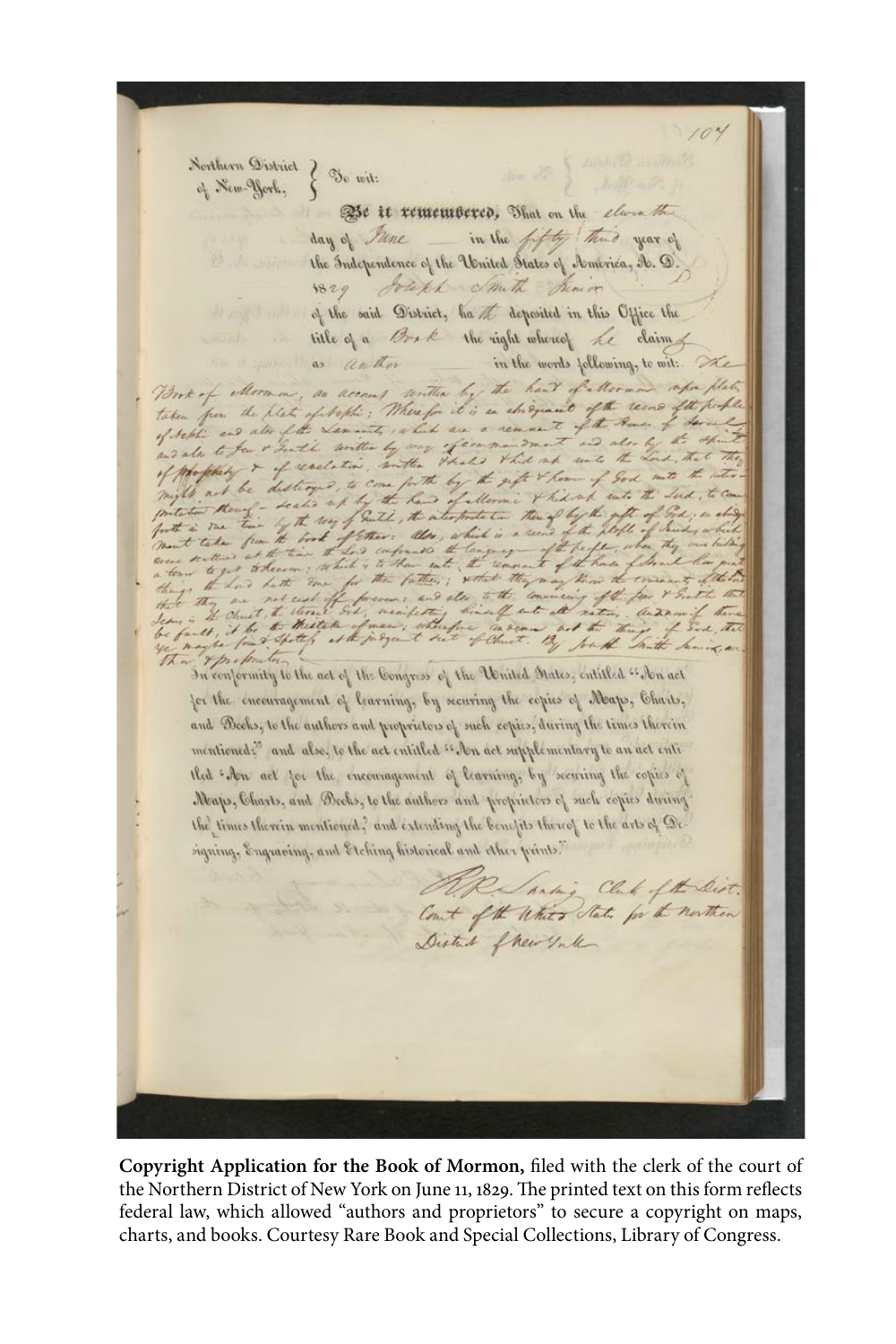

**Proof sheet of the Book of Mormon title page, front.** This single printed sheet was attached to the Book of Mormon copyright application filed on June 11, 1829. It had been typeset as a first proof of the title page of the Book of Mormon. With text and layout similar to the title page eventually used in the first edition of the Book of Mormon in 1830, this proof sheet is the earliest printed Mormon page. Courtesy Rare Book and Special Collections, Library of Congress.